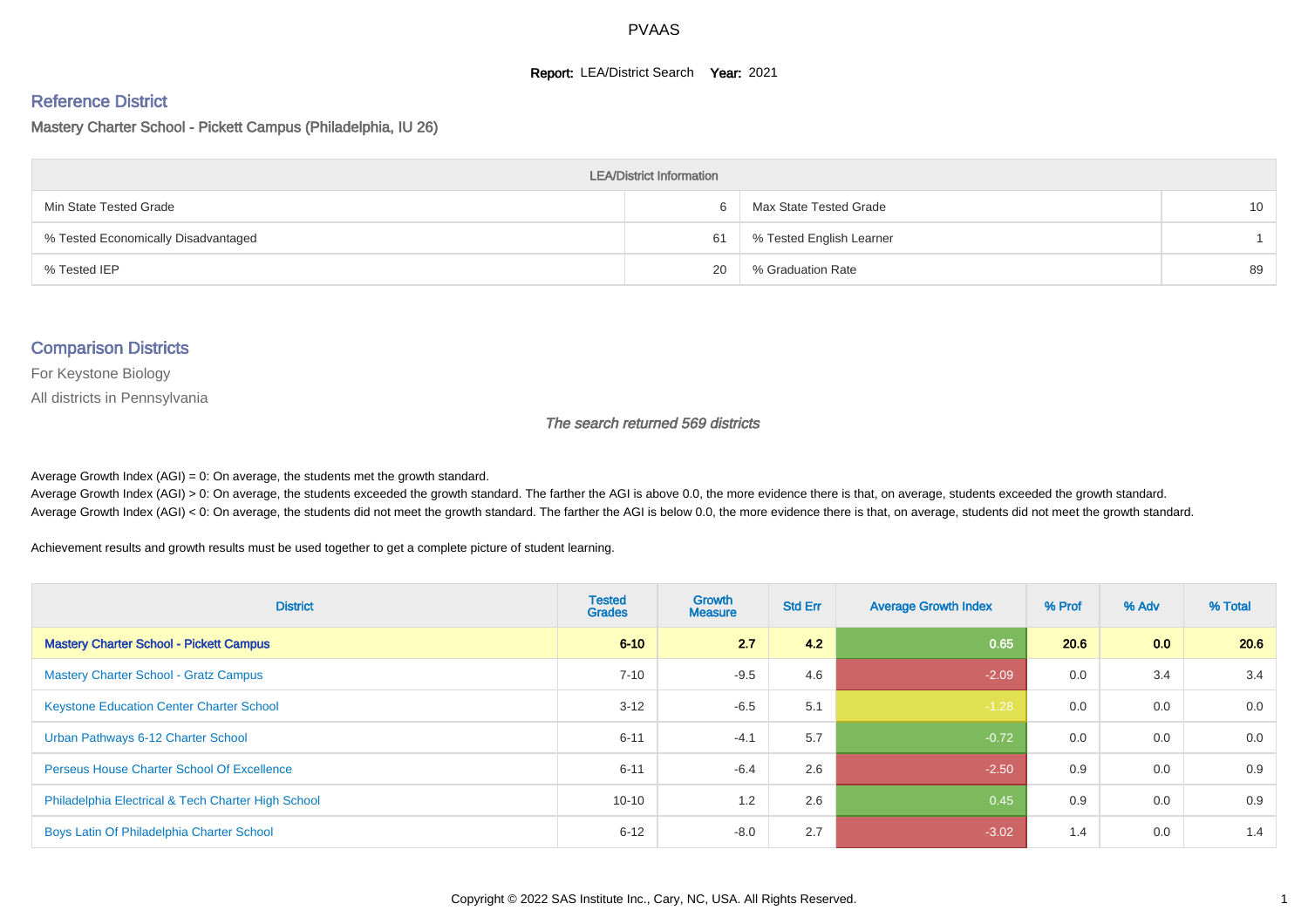| <b>District</b>                                                       | <b>Tested</b><br><b>Grades</b> | <b>Growth</b><br><b>Measure</b> | <b>Std Err</b> | <b>Average Growth Index</b> | % Prof  | % Adv   | % Total |
|-----------------------------------------------------------------------|--------------------------------|---------------------------------|----------------|-----------------------------|---------|---------|---------|
| <b>Mastery Charter School - Pickett Campus</b>                        | $6 - 10$                       | 2.7                             | 4.2            | 0.65                        | 20.6    | 0.0     | 20.6    |
| <b>Chester-Upland School District</b>                                 | $3 - 11$                       | $-3.6$                          | 2.6            | $-1.38$                     | 1.6     | 0.0     | 1.6     |
| <b>Aliquippa School District</b>                                      | $3 - 11$                       | $-20.0$                         | 3.6            | $-5.54$                     | 1.7     | 0.0     | 1.7     |
| <b>Innovative Arts Academy Charter School</b>                         | $6 - 11$                       | $-7.2$                          | 2.5            | $-2.83$                     | 2.0     | 0.0     | 2.0     |
| <b>Chester Charter Scholars Academy Charter School</b>                | $3 - 12$                       | $-6.2$                          | 3.3            | $-1.88$                     | 2.2     | 0.0     | $2.2\,$ |
| La Academia Partnership Charter School                                | $6 - 11$                       | $-15.5$                         | 5.7            | $-2.70$                     | 2.3     | 0.0     | 2.3     |
| People For People Charter School                                      | $3 - 12$                       | 6.4                             | 5.6            | 1.15                        | 2.4     | 0.0     | $2.4\,$ |
| <b>Universal Audenried Charter School</b>                             | $9 - 11$                       | $-3.8$                          | 2.5            | $-1.53$                     | 3.0     | 0.5     | 3.5     |
| <b>Sto-Rox School District</b>                                        | $3 - 10$                       | $-7.0$                          | 3.5            | $-1.99$                     | 3.2     | 0.0     | 3.2     |
| <b>York City School District</b>                                      | $3 - 12$                       | $-17.7$                         | 1.8            | $-10.05$                    | 3.2     | 0.7     | 3.9     |
| <b>Tech Freire Charter School</b>                                     | $9 - 11$                       | 0.7                             | 2.5            | 0.27                        | 3.6     | 0.0     | 3.6     |
| <b>Turkeyfoot Valley Area School District</b>                         | $3 - 12$                       | $-15.4$                         | 5.8            | $-2.66$                     | 3.8     | 3.8     | 7.6     |
| <b>Clairton City School District</b>                                  | $3 - 11$                       | $-1.6$                          | $5.0\,$        | $-0.32$                     | $3.8\,$ | 0.5     | 4.4     |
| Aspira Bilingual Cyber Charter School                                 | $3 - 11$                       | 5.1                             | 5.8            | 0.87                        | 4.8     | 0.0     | 4.8     |
| Propel Charter School - Braddock Hills                                | $3 - 11$                       | $-2.1$                          | 3.3            | $-0.63$                     | 4.8     | 3.2     | 8.1     |
| Morrisville Borough School District                                   | $3 - 11$                       | $-13.1$                         | 3.7            | $-3.52$                     | 4.9     | 1.6     | 6.6     |
| <b>Claysburg-Kimmel School District</b>                               | $3 - 11$                       | $-1.2$                          | 5.2            | $-0.22$                     | 5.0     | 0.0     | $5.0\,$ |
| <b>Belmont Charter School</b>                                         | $3 - 10$                       | 2.2                             | 3.4            | 0.64                        | 5.3     | 1.8     | $7.0\,$ |
| <b>West Side CTC</b>                                                  | $9 - 10$                       | $-32.0$                         | 3.9            | $-8.16$                     | 5.9     | 0.0     | 5.9     |
| <b>Allentown City School District</b>                                 | $3 - 12$                       | $-16.9$                         | 1.4            | $-12.37$                    | 5.9     | 0.4     | 6.3     |
| <b>Harrisburg City School District</b>                                | $3 - 11$                       | $-0.2$                          | 2.0            | $-0.11$                     | 6.0     | $2.0\,$ | $8.0\,$ |
| Preparatory Charter School Of Mathematics, Science, Tech, And Careers | $9 - 10$                       | $-5.1$                          | 2.5            | $-2.03$                     | 6.3     | 1.4     | 7.7     |
| Lincoln Leadership Academy Charter School                             | $3 - 12$                       | $-7.4$                          | 3.7            | $-1.99$                     | 6.4     | 2.1     | 8.5     |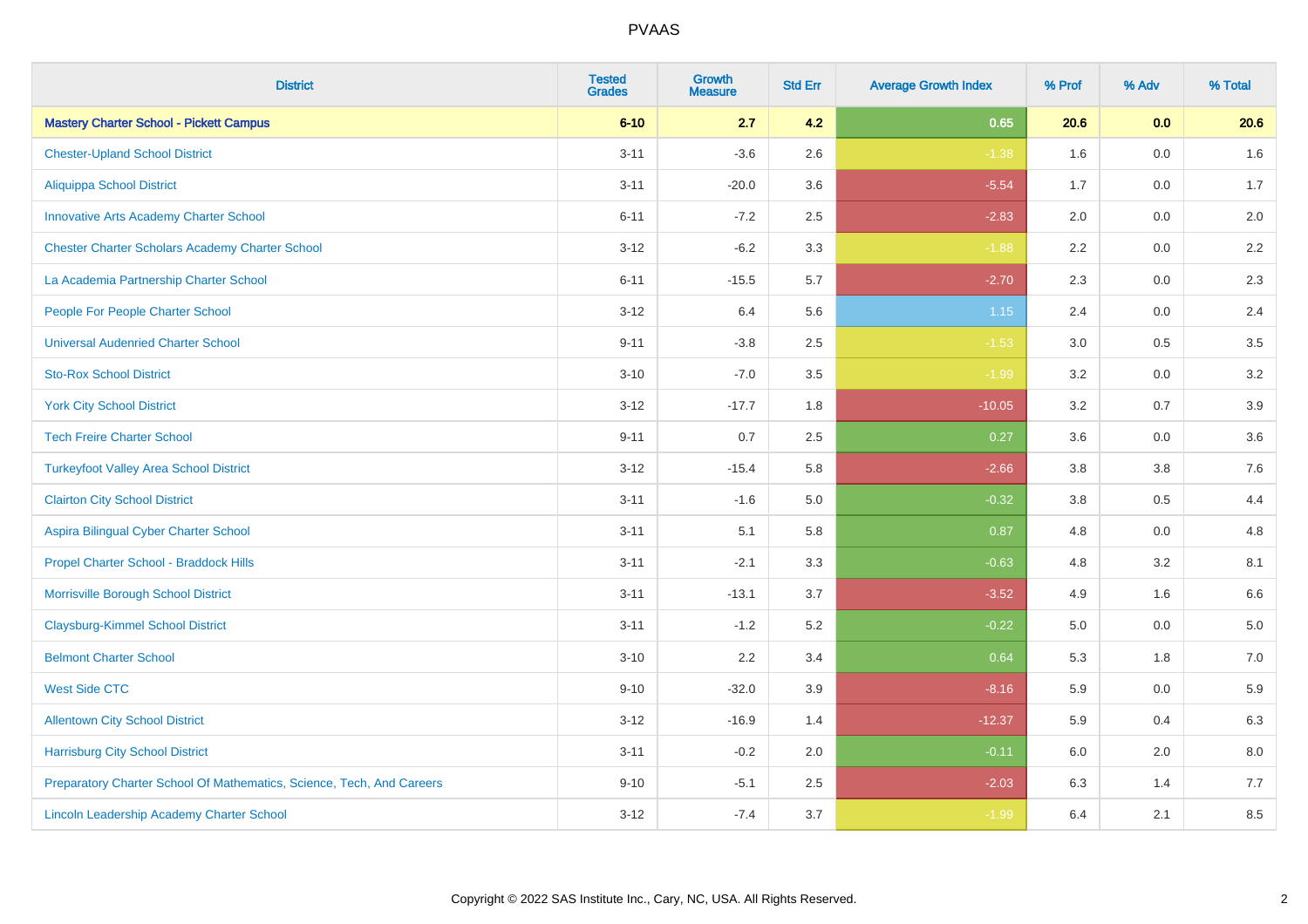| <b>District</b>                                   | <b>Tested</b><br><b>Grades</b> | <b>Growth</b><br><b>Measure</b> | <b>Std Err</b> | <b>Average Growth Index</b> | % Prof | % Adv   | % Total |
|---------------------------------------------------|--------------------------------|---------------------------------|----------------|-----------------------------|--------|---------|---------|
| <b>Mastery Charter School - Pickett Campus</b>    | $6 - 10$                       | 2.7                             | 4.2            | 0.65                        | 20.6   | 0.0     | 20.6    |
| <b>Lawrence County CTC</b>                        | $10 - 11$                      | $-9.8$                          | 3.7            | $-2.68$                     | 7.3    | 0.0     | 7.3     |
| <b>Propel Charter School-Homestead</b>            | $3 - 11$                       | $-5.0$                          | 3.9            | $-1.27$                     | 7.3    | 0.0     | $7.3$   |
| Dr Robert Ketterer Charter School Inc             | $6 - 12$                       | 7.1                             | 4.3            | 1.66                        | 7.3    | 1.7     | 9.0     |
| <b>Propel Charter School-Montour</b>              | $3 - 10$                       | $-3.4$                          | 3.6            | $-0.93$                     | 7.7    | 0.0     | 7.7     |
| <b>Blacklick Valley School District</b>           | $3 - 11$                       | $-0.9$                          | 3.9            | $-0.23$                     | 7.7    | 7.7     | 15.4    |
| <b>Executive Education Academy Charter School</b> | $3 - 10$                       | $-14.6$                         | 3.0            | $-4.81$                     | 8.5    | 1.2     | 9.8     |
| <b>Tacony Academy Charter School</b>              | $3 - 11$                       | $-12.9$                         | 3.3            | $-3.90$                     | 8.6    | 1.4     | 10.0    |
| <b>Esperanza Cyber Charter School</b>             | $3 - 11$                       | 7.1                             | 6.1            | 1.15                        | 8.8    | 2.9     | 11.8    |
| <b>Lancaster School District</b>                  | $3 - 12$                       | $-10.0$                         | 1.4            | $-7.22$                     | 9.0    | 3.9     | 12.8    |
| <b>Farrell Area School District</b>               | $3 - 11$                       | $-1.9$                          | 4.2            | $-0.44$                     | 9.3    | 11.6    | 20.9    |
| <b>Big Beaver Falls Area School District</b>      | $3 - 11$                       | $-17.9$                         | 2.8            | $-6.27$                     | 9.4    | 2.8     | 12.2    |
| <b>Shade-Central City School District</b>         | $3 - 11$                       | $-14.6$                         | 4.0            | $-3.68$                     | 9.6    | $0.0\,$ | 9.6     |
| Community Academy Of Philadelphia Charter School  | $3 - 11$                       | 0.1                             | 2.6            | 0.06                        | 9.7    | 2.6     | 12.4    |
| <b>KIPP Dubois Charter School</b>                 | $9 - 10$                       | $-3.0$                          | 3.1            | $-0.95$                     | 10.0   | 0.0     | 10.0    |
| <b>Woodland Hills School District</b>             | $3 - 12$                       | $-4.2$                          | 2.5            | $-1.66$                     | 10.1   | 1.4     | 11.5    |
| Mastery Charter School - Shoemaker Campus         | $7 - 10$                       | $-2.3$                          | 2.8            | $-0.81$                     | 10.1   | 3.7     | 13.8    |
| <b>Greater Johnstown School District</b>          | $3 - 11$                       | $-3.5$                          | 2.4            | $-1.45$                     | 10.3   | 1.3     | 11.5    |
| <b>Sugar Valley Rural Charter School</b>          | $3 - 11$                       | $-3.6$                          | 3.7            | $-0.98$                     | 10.3   | 0.0     | 10.3    |
| <b>Norristown Area School District</b>            | $3 - 12$                       | $-25.4$                         | 1.7            | $-15.35$                    | 10.6   | 1.8     | 12.4    |
| New Kensington-Arnold School District             | $3 - 11$                       | $-5.8$                          | 3.2            | $-1.80$                     | 10.8   | 1.2     | 12.0    |
| <b>Tussey Mountain School District</b>            | $3 - 12$                       | $-13.0$                         | 3.3            | $-3.93$                     | 11.1   | 3.2     | 14.3    |
| <b>Cornell School District</b>                    | $3 - 11$                       | $-5.5$                          | 4.6            | $-1.20$                     | 11.3   | 3.2     | 14.5    |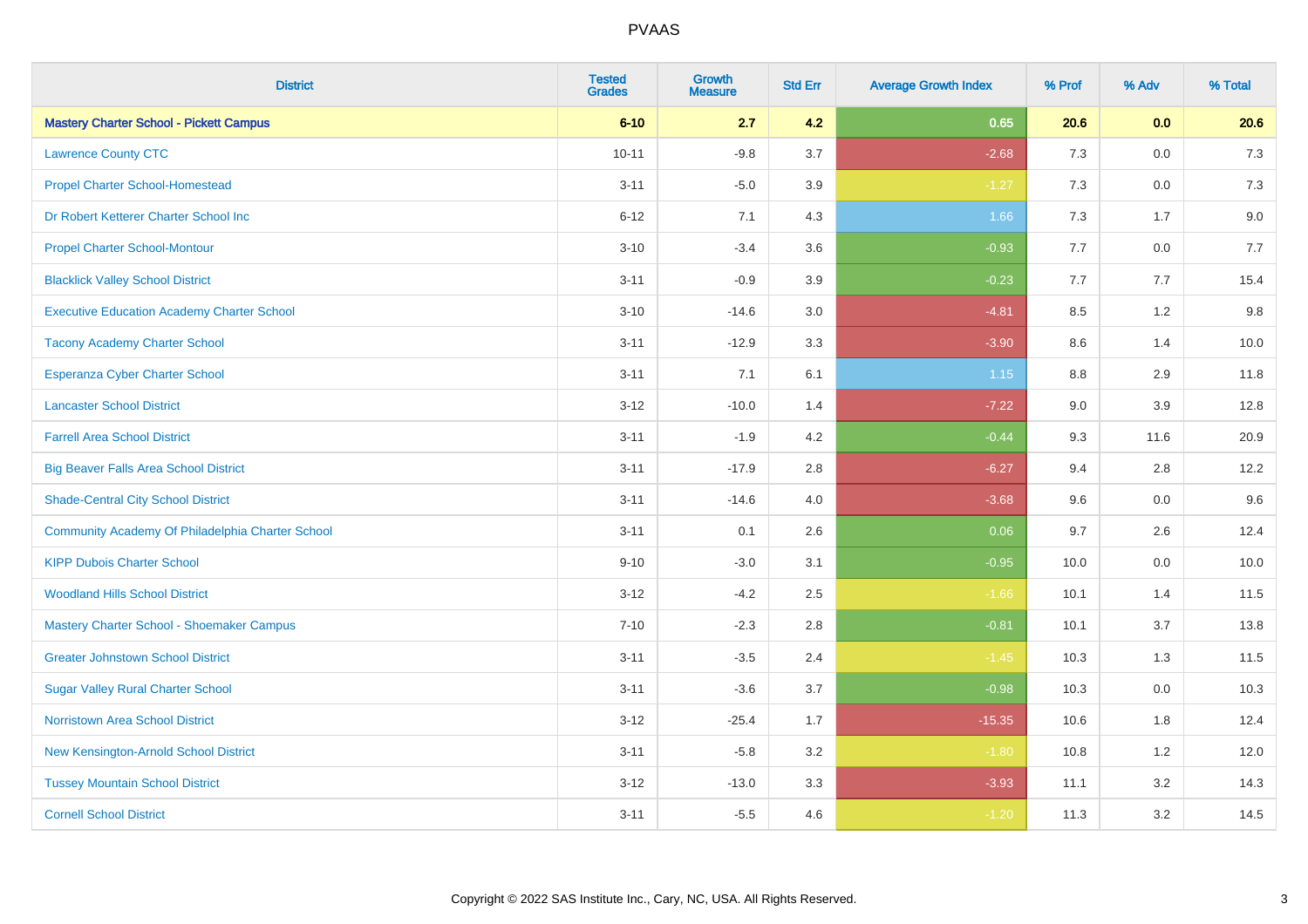| <b>District</b>                                | <b>Tested</b><br><b>Grades</b> | Growth<br><b>Measure</b> | <b>Std Err</b> | <b>Average Growth Index</b> | % Prof | % Adv | % Total |
|------------------------------------------------|--------------------------------|--------------------------|----------------|-----------------------------|--------|-------|---------|
| <b>Mastery Charter School - Pickett Campus</b> | $6 - 10$                       | 2.7                      | 4.2            | 0.65                        | 20.6   | 0.0   | 20.6    |
| <b>Tulpehocken Area School District</b>        | $3 - 12$                       | 1.0                      | 4.9            | 0.20                        | 11.5   | 23.1  | 34.6    |
| <b>Hanover Area School District</b>            | $3 - 11$                       | $-14.7$                  | 4.7            | $-3.13$                     | 12.1   | 3.0   | 15.2    |
| Multicultural Academy Charter School           | $9 - 11$                       | 6.0                      | 3.4            | 1.77                        | 12.3   | 0.0   | 12.3    |
| <b>Muhlenberg School District</b>              | $3 - 10$                       | $-17.8$                  | 1.9            | $-9.34$                     | 12.4   | 4.6   | 17.0    |
| <b>Redbank Valley School District</b>          | $3 - 11$                       | $-7.5$                   | 3.1            | $-2.41$                     | 12.4   | 10.6  | 23.1    |
| <b>Mastery Charter School - Thomas Campus</b>  | $3 - 10$                       | 7.9                      | 5.7            | 1.39                        | 12.5   | 0.0   | 12.5    |
| <b>Mcguffey School District</b>                | $3 - 11$                       | $-12.1$                  | 3.0            | $-4.06$                     | 12.8   | 5.9   | 18.6    |
| <b>Coatesville Area School District</b>        | $3 - 11$                       | $-9.5$                   | 1.6            | $-5.81$                     | 12.8   | 3.3   | 16.2    |
| <b>Washington School District</b>              | $3 - 11$                       | $-15.9$                  | 2.9            | $-5.44$                     | 12.9   | 1.7   | 14.7    |
| <b>Sharon City School District</b>             | $3 - 11$                       | $-6.5$                   | 2.3            | $-2.79$                     | 13.1   | 5.0   | 18.1    |
| Lackawanna Trail School District               | $3 - 10$                       | $-11.0$                  | 3.3            | $-3.35$                     | 13.1   | 18.0  | 31.2    |
| <b>Erie City School District</b>               | $3 - 12$                       | $-4.5$                   | 1.4            | $-3.09$                     | 13.4   | 6.7   | 20.1    |
| <b>Canton Area School District</b>             | $3 - 11$                       | 8.4                      | 2.9            | 2.92                        | 13.8   | 23.0  | 36.8    |
| <b>Bristol Township School District</b>        | $3 - 11$                       | $-7.4$                   | 1.4            | $-5.32$                     | 13.8   | 4.6   | 18.4    |
| <b>Steelton-Highspire School District</b>      | $3 - 11$                       | $-5.3$                   | 3.2            | $-1.65$                     | 13.9   | 0.0   | 13.9    |
| <b>William Penn School District</b>            | $3 - 12$                       | 7.0                      | 1.9            | 3.61                        | 14.0   | 7.2   | 21.3    |
| <b>Wilkes-Barre Area School District</b>       | $3 - 11$                       | $-12.4$                  | 2.4            | $-5.18$                     | 14.2   | 3.7   | 17.9    |
| Esperanza Academy Charter School               | $4 - 11$                       | 2.1                      | 2.1            | 1.01                        | 14.2   | 3.6   | 17.8    |
| <b>Shenandoah Valley School District</b>       | $3 - 11$                       | $-4.5$                   | 3.5            | $-1.29$                     | 14.3   | 0.0   | 14.3    |
| Hope For Hyndman Charter School                | $3 - 11$                       | 5.1                      | 5.8            | 0.88                        | 14.3   | 7.1   | 21.4    |
| <b>Rochester Area School District</b>          | $3 - 11$                       | $-5.7$                   | 3.9            | $-1.45$                     | 14.9   | 2.1   | 17.0    |
| <b>Dunmore School District</b>                 | $3 - 11$                       | $-12.2$                  | 2.7            | $-4.51$                     | 15.0   | 5.3   | 20.4    |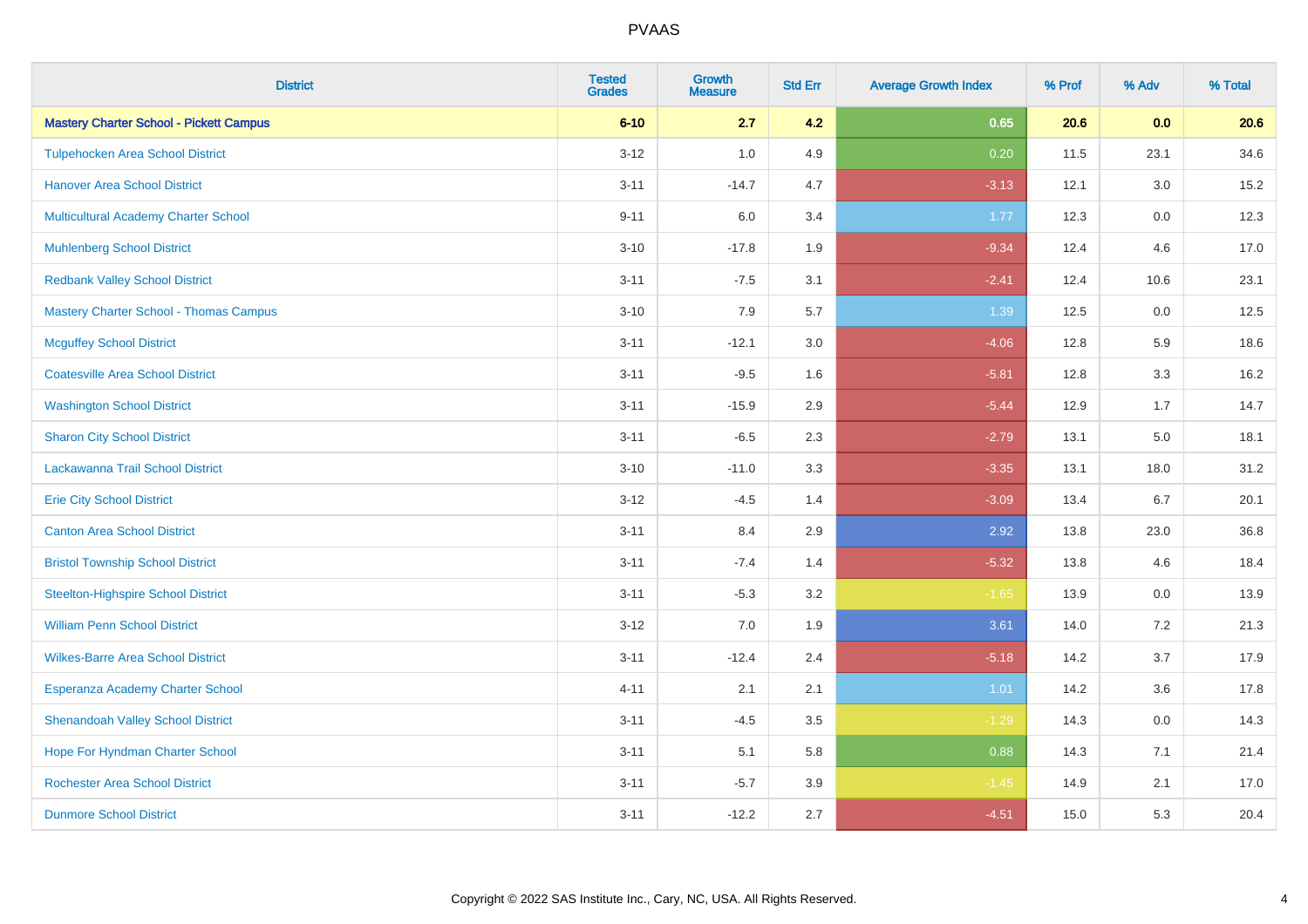| <b>District</b>                                | <b>Tested</b><br><b>Grades</b> | <b>Growth</b><br><b>Measure</b> | <b>Std Err</b> | <b>Average Growth Index</b> | % Prof | % Adv   | % Total |
|------------------------------------------------|--------------------------------|---------------------------------|----------------|-----------------------------|--------|---------|---------|
| <b>Mastery Charter School - Pickett Campus</b> | $6 - 10$                       | 2.7                             | 4.2            | 0.65                        | 20.6   | 0.0     | 20.6    |
| <b>Greater Nanticoke Area School District</b>  | $3 - 12$                       | $-6.8$                          | 2.6            | $-2.58$                     | 15.2   | $8.9\,$ | 24.1    |
| <b>Lebanon School District</b>                 | $3 - 11$                       | $-1.2$                          | 1.9            | $-0.63$                     | 15.2   | 6.4     | 21.6    |
| Imhotep Institute Charter High School          | $9 - 11$                       | $-17.6$                         | 5.8            | $-3.03$                     | 15.4   | 0.0     | 15.4    |
| <b>West Mifflin Area School District</b>       | $3 - 12$                       | $-11.9$                         | 2.5            | $-4.77$                     | 15.9   | 4.0     | 19.9    |
| <b>City CHS</b>                                | $10 - 11$                      | $-5.6$                          | 2.4            | $-2.34$                     | 15.9   | 1.5     | 17.4    |
| <b>Burgettstown Area School District</b>       | $3 - 11$                       | $-11.2$                         | 3.2            | $-3.46$                     | 16.0   | 2.7     | 18.7    |
| <b>MaST Community Charter School II</b>        | $3 - 10$                       | 1.4                             | 3.0            | 0.45                        | 16.1   | 4.6     | 20.7    |
| <b>Pittsburgh School District</b>              | $3 - 11$                       | $-13.0$                         | 1.1            | $-12.25$                    | 16.1   | 6.5     | 22.6    |
| Philadelphia City School District              | $3 - 12$                       | $-7.8$                          | 0.6            | $-13.43$                    | 16.4   | 6.5     | 22.9    |
| <b>Fannett-Metal School District</b>           | $3 - 11$                       | $-22.3$                         | 4.8            | $-4.65$                     | 16.4   | 6.6     | 23.0    |
| <b>Achievement House Charter School</b>        | $7 - 11$                       | $-8.2$                          | 3.6            | $-2.28$                     | 16.7   | 2.8     | 19.4    |
| <b>Reading School District</b>                 | $3 - 11$                       | 4.3                             | 1.2            | 3.71                        | 16.8   | 6.0     | 22.8    |
| <b>Williams Valley School District</b>         | $3 - 11$                       | 2.6                             | 3.7            | 0.69                        | 17.0   | 5.1     | 22.0    |
| <b>Columbia Borough School District</b>        | $3 - 12$                       | $-1.1$                          | 3.6            | $-0.31$                     | 17.2   | 1.7     | 19.0    |
| <b>New Castle Area School District</b>         | $3 - 12$                       | $-13.6$                         | 2.3            | $-5.99$                     | 17.6   | 2.0     | 19.5    |
| Jefferson County-Dubois AVTS                   | $9 - 11$                       | $-11.7$                         | 3.1            | $-3.72$                     | 17.6   | 2.8     | 20.4    |
| <b>Shanksville-Stonycreek School District</b>  | $3 - 10$                       | $-8.6$                          | 5.5            | $-1.55$                     | 17.6   | 23.5    | 41.2    |
| <b>Carmichaels Area School District</b>        | $3 - 10$                       | $-7.0$                          | 3.1            | $-2.30$                     | 17.8   | 9.6     | 27.4    |
| <b>Union School District</b>                   | $3 - 12$                       | 2.5                             | 3.7            | 0.69                        | 17.9   | 10.4    | 28.4    |
| <b>Central Fulton School District</b>          | $3 - 11$                       | $-13.3$                         | 3.2            | $-4.20$                     | 18.1   | 9.7     | 27.8    |
| <b>Tidioute Community Charter School</b>       | $3 - 11$                       | 0.8                             | 4.4            | 0.19                        | 18.1   | 6.9     | 25.0    |
| <b>Williamsport Area School District</b>       | $3 - 11$                       | $-11.7$                         | 1.4            | $-8.29$                     | 18.2   | 10.5    | 28.7    |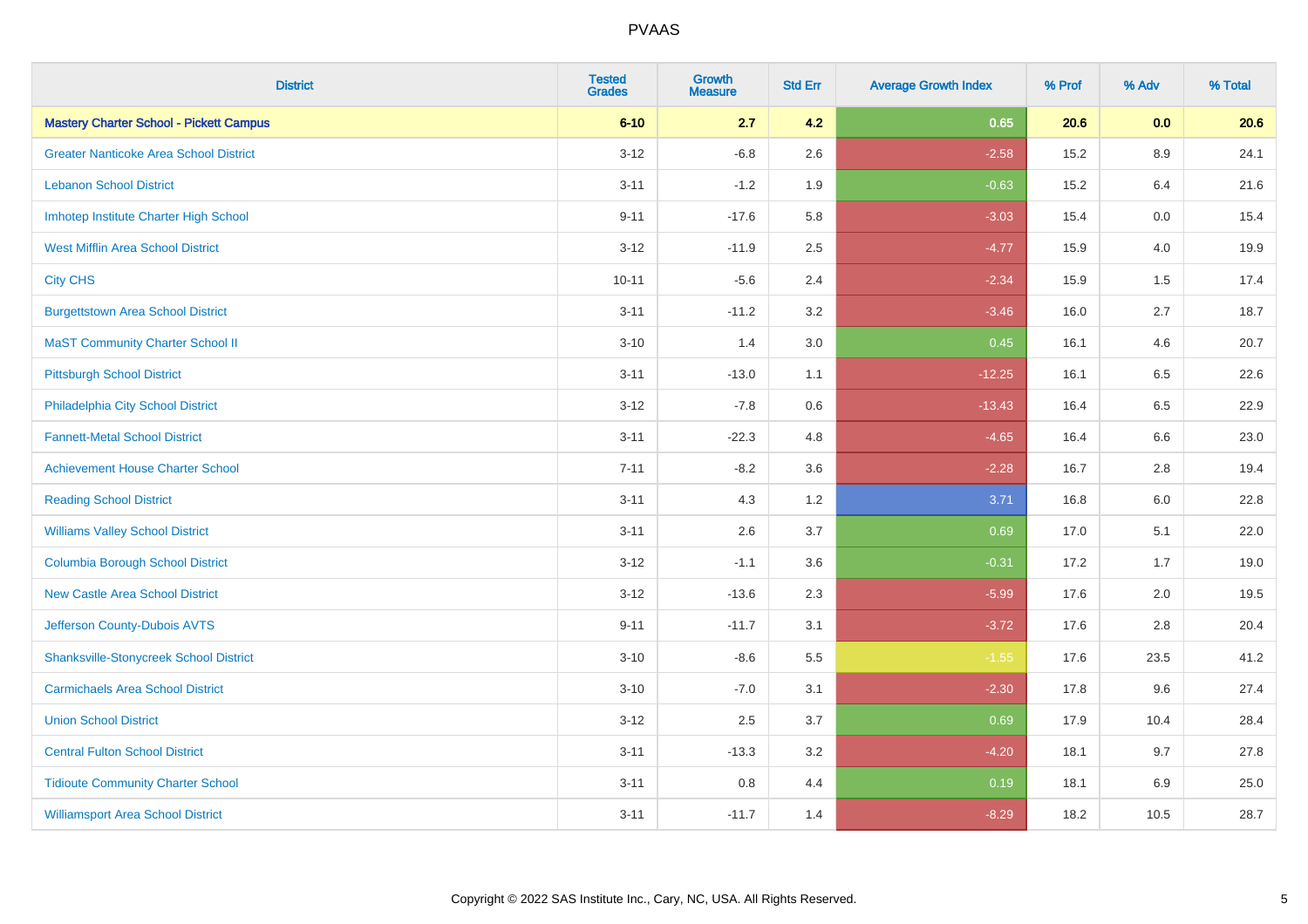| <b>District</b>                                | <b>Tested</b><br><b>Grades</b> | <b>Growth</b><br><b>Measure</b> | <b>Std Err</b> | <b>Average Growth Index</b> | % Prof | % Adv | % Total |
|------------------------------------------------|--------------------------------|---------------------------------|----------------|-----------------------------|--------|-------|---------|
| <b>Mastery Charter School - Pickett Campus</b> | $6 - 10$                       | 2.7                             | 4.2            | 0.65                        | 20.6   | 0.0   | 20.6    |
| <b>Mount Carmel Area School District</b>       | $3 - 11$                       | $-7.9$                          | 2.3            | $-3.38$                     | 18.2   | 4.4   | 22.6    |
| <b>Dauphin County Technical School</b>         | $9 - 11$                       | $-3.9$                          | 2.3            | $-1.67$                     | 18.3   | 11.1  | 29.3    |
| <b>Frazier School District</b>                 | $3 - 11$                       | $-18.9$                         | 3.4            | $-5.49$                     | 18.3   | 1.4   | 19.7    |
| <b>Penn Hills School District</b>              | $3 - 11$                       | 0.0                             | 2.4            | 0.02                        | 18.4   | 7.1   | 25.6    |
| <b>Punxsutawney Area School District</b>       | $3 - 11$                       | 15.8                            | 2.7            | 5.83                        | 18.6   | 29.0  | 47.6    |
| <b>Southeast Delco School District</b>         | $3 - 10$                       | 3.9                             | 3.5            | 1.12                        | 18.6   | 3.4   | 22.0    |
| <b>Northern Lebanon School District</b>        | $3 - 11$                       | $-0.7$                          | 2.3            | $-0.29$                     | 18.8   | 6.8   | 25.6    |
| <b>Forest Area School District</b>             | $3 - 11$                       | $-1.8$                          | 4.7            | $-0.37$                     | 18.9   | 15.1  | 34.0    |
| <b>Susquehanna Township School District</b>    | $3 - 12$                       | 3.9                             | 2.7            | $1.45$                      | 19.0   | 13.1  | 32.0    |
| <b>Pottstown School District</b>               | $3 - 12$                       | 2.0                             | 2.2            | 0.88                        | 19.4   | 6.2   | 25.6    |
| <b>Central Cambria School District</b>         | $3 - 11$                       | $-12.7$                         | 2.3            | $-5.61$                     | 19.4   | 7.4   | 26.9    |
| Jim Thorpe Area School District                | $3 - 11$                       | $-10.9$                         | 2.4            | $-4.48$                     | 19.5   | 6.0   | 25.5    |
| <b>Columbia-Montour AVTS</b>                   | $9 - 10$                       | $-7.1$                          | 2.8            | $-2.52$                     | 19.5   | 3.2   | 22.7    |
| <b>Shamokin Area School District</b>           | $3 - 11$                       | $-2.6$                          | 2.5            | $-1.06$                     | 19.6   | 9.8   | 29.3    |
| <b>Carbon Career &amp; Technical Institute</b> | $9 - 11$                       | $-9.3$                          | 3.2            | $-2.92$                     | 19.6   | 2.2   | 21.7    |
| Pennsylvania Distance Learning Charter School  | $3 - 12$                       | 6.8                             | 3.4            | 1.99                        | 19.8   | 6.2   | 25.9    |
| <b>Mount Union Area School District</b>        | $3 - 10$                       | $-2.5$                          | 2.8            | $-0.89$                     | 19.8   | 5.8   | 25.6    |
| <b>Scranton School District</b>                | $3 - 12$                       | $-10.1$                         | 2.5            | $-4.04$                     | 20.0   | 7.7   | 27.7    |
| Lehigh Valley Academy Regional Charter School  | $3 - 11$                       | $-5.9$                          | 3.0            | $-1.98$                     | 20.0   | 7.7   | 27.7    |
| <b>Blairsville-Saltsburg School District</b>   | $3 - 11$                       | $-7.5$                          | 2.8            | $-2.67$                     | 20.1   | 8.2   | 28.3    |
| <b>Brentwood Borough School District</b>       | $3 - 11$                       | 1.3                             | 3.0            | 0.44                        | 20.2   | 16.0  | 36.2    |
| North Schuylkill School District               | $3 - 11$                       | $-4.7$                          | 2.2            | $-2.16$                     | 20.2   | 11.7  | 31.9    |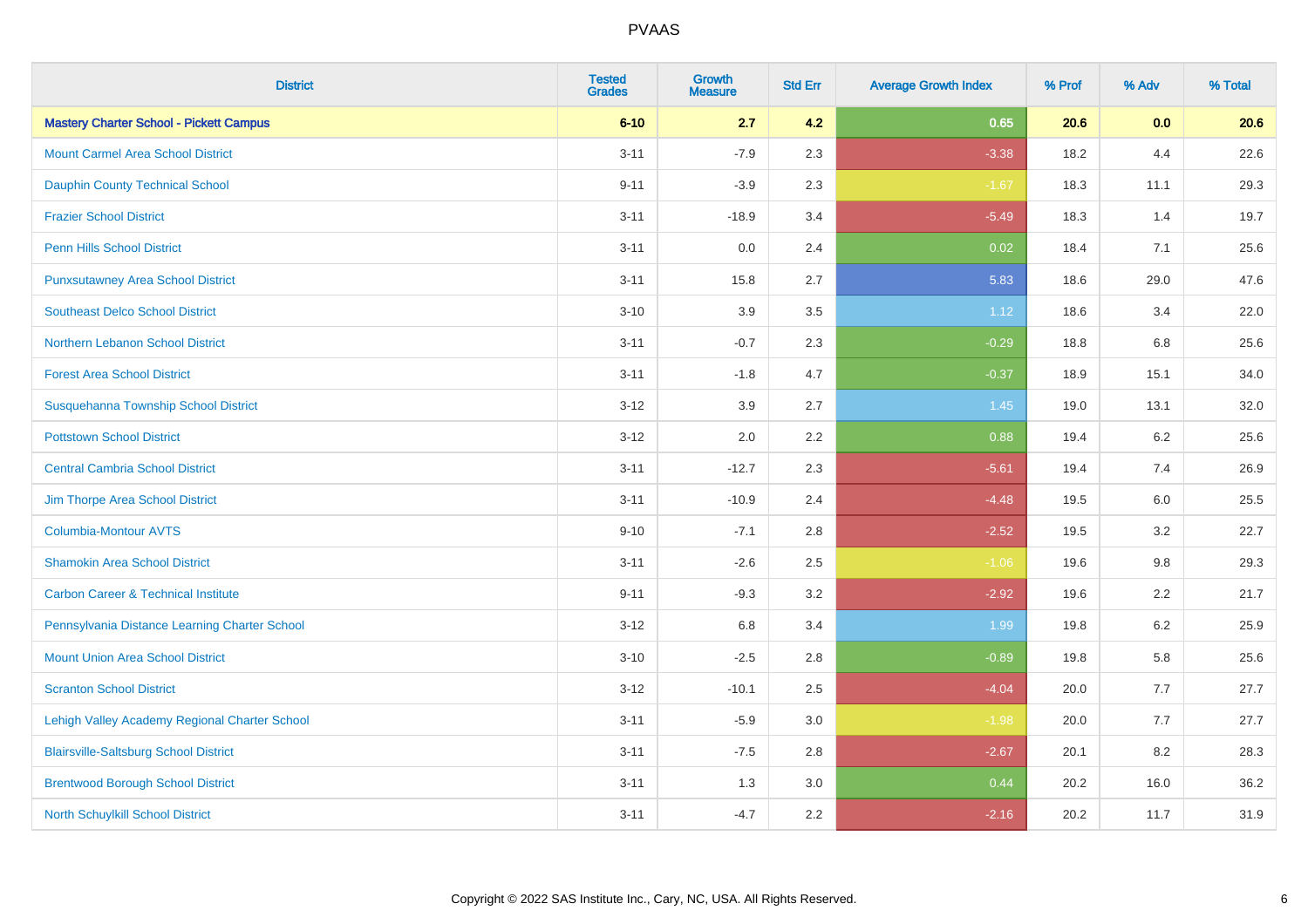| <b>District</b>                                 | <b>Tested</b><br><b>Grades</b> | <b>Growth</b><br><b>Measure</b> | <b>Std Err</b> | <b>Average Growth Index</b> | % Prof | % Adv | % Total |
|-------------------------------------------------|--------------------------------|---------------------------------|----------------|-----------------------------|--------|-------|---------|
| <b>Mastery Charter School - Pickett Campus</b>  | $6 - 10$                       | 2.7                             | 4.2            | 0.65                        | 20.6   | 0.0   | 20.6    |
| <b>Westinghouse Arts Academy Charter School</b> | $9 - 10$                       | $-6.0$                          | 3.3            | $-1.81$                     | 20.2   | 8.9   | 29.1    |
| Meyersdale Area School District                 | $3 - 11$                       | $-16.1$                         | 3.3            | $-4.94$                     | 20.3   | 5.8   | 26.1    |
| <b>Wattsburg Area School District</b>           | $3 - 11$                       | 1.0                             | 2.7            | 0.36                        | 20.4   | 12.4  | 32.7    |
| <b>Bethlehem Area School District</b>           | $3 - 11$                       | $-4.5$                          | 1.1            | $-3.91$                     | 20.4   | 11.3  | 31.7    |
| <b>Hazleton Area School District</b>            | $3 - 11$                       | $6.0\,$                         | 1.6            | 3.85                        | 20.5   | 9.0   | 29.5    |
| <b>Mastery Charter School - Pickett Campus</b>  | $6 - 10$                       | 2.7                             | 4.2            | 0.65                        | 20.6   | 0.0   | 20.6    |
| <b>Chartiers Valley School District</b>         | $3 - 11$                       | $-9.1$                          | 2.1            | $-4.23$                     | 20.7   | 17.4  | 38.0    |
| <b>Riverside School District</b>                | $3 - 11$                       | $-6.2$                          | 2.7            | $-2.33$                     | 20.8   | 17.0  | 37.7    |
| <b>Shikellamy School District</b>               | $3 - 10$                       | $-8.3$                          | 2.4            | $-3.42$                     | 20.8   | 18.5  | 39.2    |
| Pennsylvania Cyber Charter School               | $3 - 11$                       | 0.6                             | 1.5            | 0.37                        | 20.8   | 8.1   | 28.9    |
| <b>Laurel Highlands School District</b>         | $3 - 11$                       | $-3.8$                          | 2.3            | $-1.63$                     | 20.9   | 14.6  | 35.4    |
| <b>Antietam School District</b>                 | $3 - 10$                       | $-9.5$                          | 3.7            | $-2.57$                     | 20.9   | 1.5   | 22.4    |
| <b>Trinity Area School District</b>             | $3 - 11$                       | $-8.7$                          | 1.8            | $-4.87$                     | 20.9   | 9.8   | 30.8    |
| <b>East Allegheny School District</b>           | $3 - 11$                       | $-6.4$                          | 3.0            | $-2.11$                     | 21.0   | 7.4   | 28.4    |
| <b>Somerset Area School District</b>            | $3 - 11$                       | $-7.6$                          | 2.4            | $-3.17$                     | 21.0   | 14.5  | 35.5    |
| <b>Monessen City School District</b>            | $3 - 10$                       | $-3.9$                          | 5.6            | $-0.69$                     | 21.0   | 10.5  | 31.6    |
| <b>Ferndale Area School District</b>            | $3 - 10$                       | $-1.1$                          | 4.1            | $-0.27$                     | 21.0   | 7.9   | 29.0    |
| <b>Mckeesport Area School District</b>          | $3 - 12$                       | 4.6                             | 2.2            | 2.14                        | 21.1   | 4.4   | 25.5    |
| Northern Lehigh School District                 | $3 - 12$                       | 6.1                             | 2.5            | 2.42                        | 21.4   | 18.0  | 39.3    |
| <b>Mahanoy Area School District</b>             | $3 - 10$                       | $-3.4$                          | 3.1            | $-1.07$                     | 21.4   | 8.6   | 30.0    |
| Philadelphia Academy Charter School             | $3 - 11$                       | $-14.7$                         | 2.7            | $-5.42$                     | 21.6   | 3.9   | 25.5    |
| <b>Southern Fulton School District</b>          | $3 - 11$                       | $-5.1$                          | 4.0            | $-1.29$                     | 21.7   | 13.0  | 34.8    |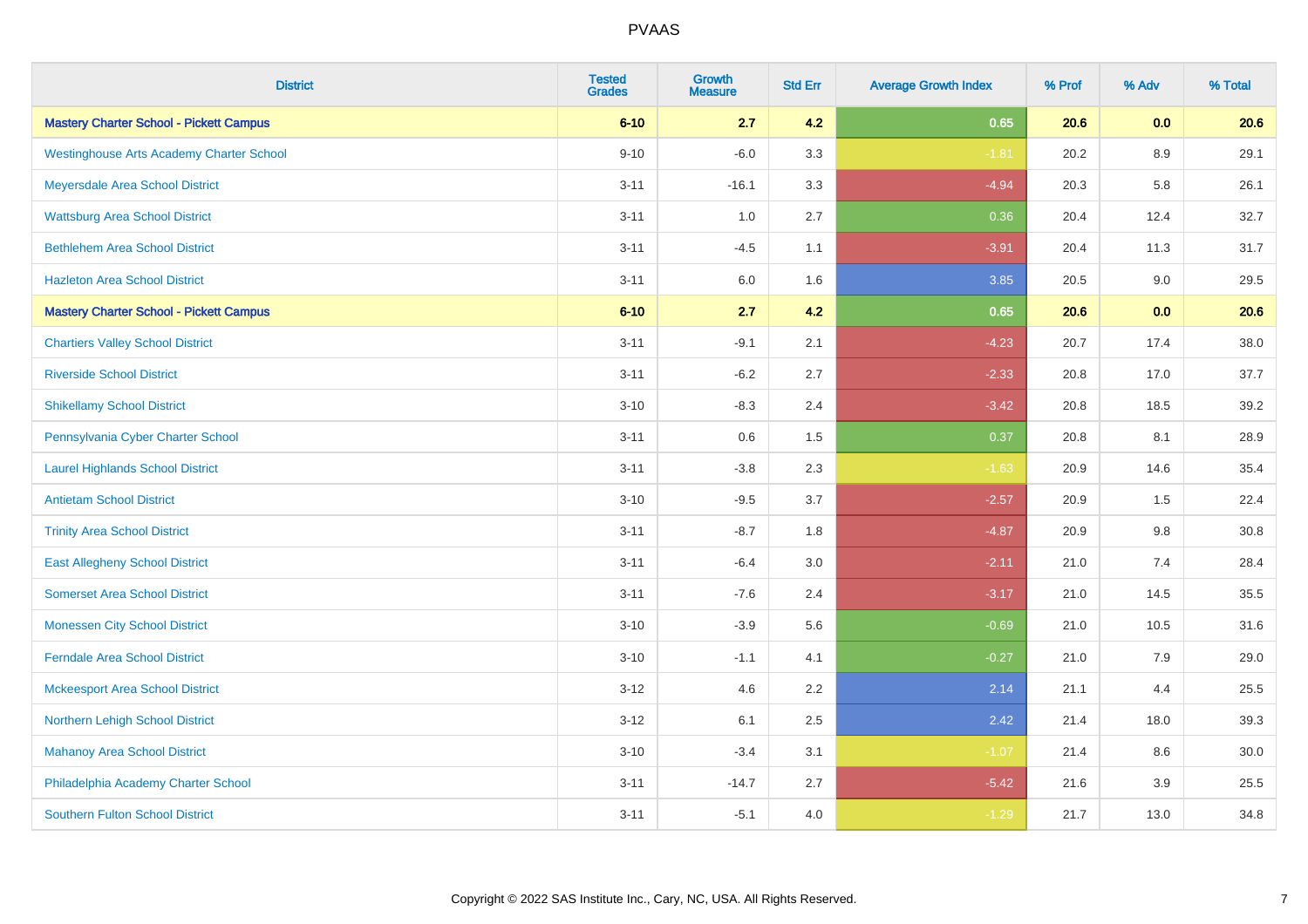| <b>District</b>                                | <b>Tested</b><br><b>Grades</b> | <b>Growth</b><br><b>Measure</b> | <b>Std Err</b> | <b>Average Growth Index</b> | % Prof | % Adv | % Total |
|------------------------------------------------|--------------------------------|---------------------------------|----------------|-----------------------------|--------|-------|---------|
| <b>Mastery Charter School - Pickett Campus</b> | $6 - 10$                       | 2.7                             | 4.2            | 0.65                        | 20.6   | 0.0   | 20.6    |
| <b>Pottsville Area School District</b>         | $3 - 12$                       | $-4.9$                          | 2.1            | $-2.36$                     | 21.8   | 7.9   | 29.6    |
| <b>West York Area School District</b>          | $3 - 12$                       | $-9.8$                          | 2.7            | $-3.57$                     | 21.9   | 10.9  | 32.8    |
| <b>Brownsville Area School District</b>        | $3 - 12$                       | 3.9                             | 3.8            | 1.04                        | 22.0   | 8.5   | 30.5    |
| <b>Wyoming Valley West School District</b>     | $3 - 11$                       | $-5.5$                          | 2.3            | $-2.38$                     | 22.2   | 9.2   | 31.4    |
| Schuylkill Haven Area School District          | $3 - 11$                       | $-5.3$                          | 2.7            | $-1.96$                     | 22.2   | 11.6  | 33.8    |
| <b>Charleroi School District</b>               | $3 - 11$                       | $-4.3$                          | 2.7            | $-1.55$                     | 22.2   | 15.9  | 38.1    |
| <b>Lakeland School District</b>                | $3 - 11$                       | 13.3                            | 2.8            | 4.80                        | 22.2   | 21.2  | 43.4    |
| <b>Berwick Area School District</b>            | $3 - 11$                       | $-6.9$                          | 2.4            | $-2.84$                     | 22.3   | 11.5  | 33.8    |
| <b>Williamsburg Community School District</b>  | $3 - 11$                       | $-16.9$                         | 4.1            | $-4.14$                     | 22.4   | 0.0   | 22.4    |
| <b>New Foundations Charter School</b>          | $3 - 11$                       | 0.6                             | 2.2            | 0.29                        | 22.4   | 4.0   | 26.4    |
| Philipsburg-Osceola Area School District       | $3 - 11$                       | 4.1                             | 3.0            | 1.37                        | 22.5   | 16.2  | 38.8    |
| <b>East Lycoming School District</b>           | $3 - 11$                       | $-10.9$                         | 2.1            | $-5.08$                     | 22.5   | 8.2   | 30.8    |
| <b>York Co School Of Technology</b>            | $9 - 12$                       | $-10.9$                         | 1.6            | $-6.79$                     | 22.6   | 4.0   | 26.6    |
| <b>Moniteau School District</b>                | $3 - 11$                       | $-11.8$                         | 2.9            | $-4.07$                     | 22.6   | 5.0   | 27.6    |
| <b>Hanover Public School District</b>          | $3 - 11$                       | $-12.4$                         | 2.7            | $-4.50$                     | 22.7   | 6.2   | 28.9    |
| East Stroudsburg Area School District          | $3 - 11$                       | $-4.9$                          | 1.4            | $-3.38$                     | 22.7   | 12.5  | 35.2    |
| <b>Roberto Clemente Charter School</b>         | $3 - 12$                       | $-3.3$                          | 4.1            | $-0.79$                     | 22.7   | 4.6   | 27.3    |
| <b>Troy Area School District</b>               | $3 - 10$                       | $-4.7$                          | 3.2            | $-1.46$                     | 22.8   | 16.5  | 39.2    |
| <b>Freedom Area School District</b>            | $3 - 11$                       | $-6.3$                          | 3.1            | $-2.04$                     | 22.9   | 8.4   | 31.3    |
| <b>Juniata County School District</b>          | $3 - 12$                       | 7.7                             | 2.0            | 3.81                        | 22.9   | 18.9  | 41.8    |
| Fox Chapel Area School District                | $3 - 11$                       | 17.6                            | 1.9            | 9.47                        | 22.9   | 52.0  | 74.9    |
| <b>Milton Area School District</b>             | $3 - 11$                       | $-10.1$                         | 2.5            | $-4.04$                     | 23.0   | 11.3  | 34.2    |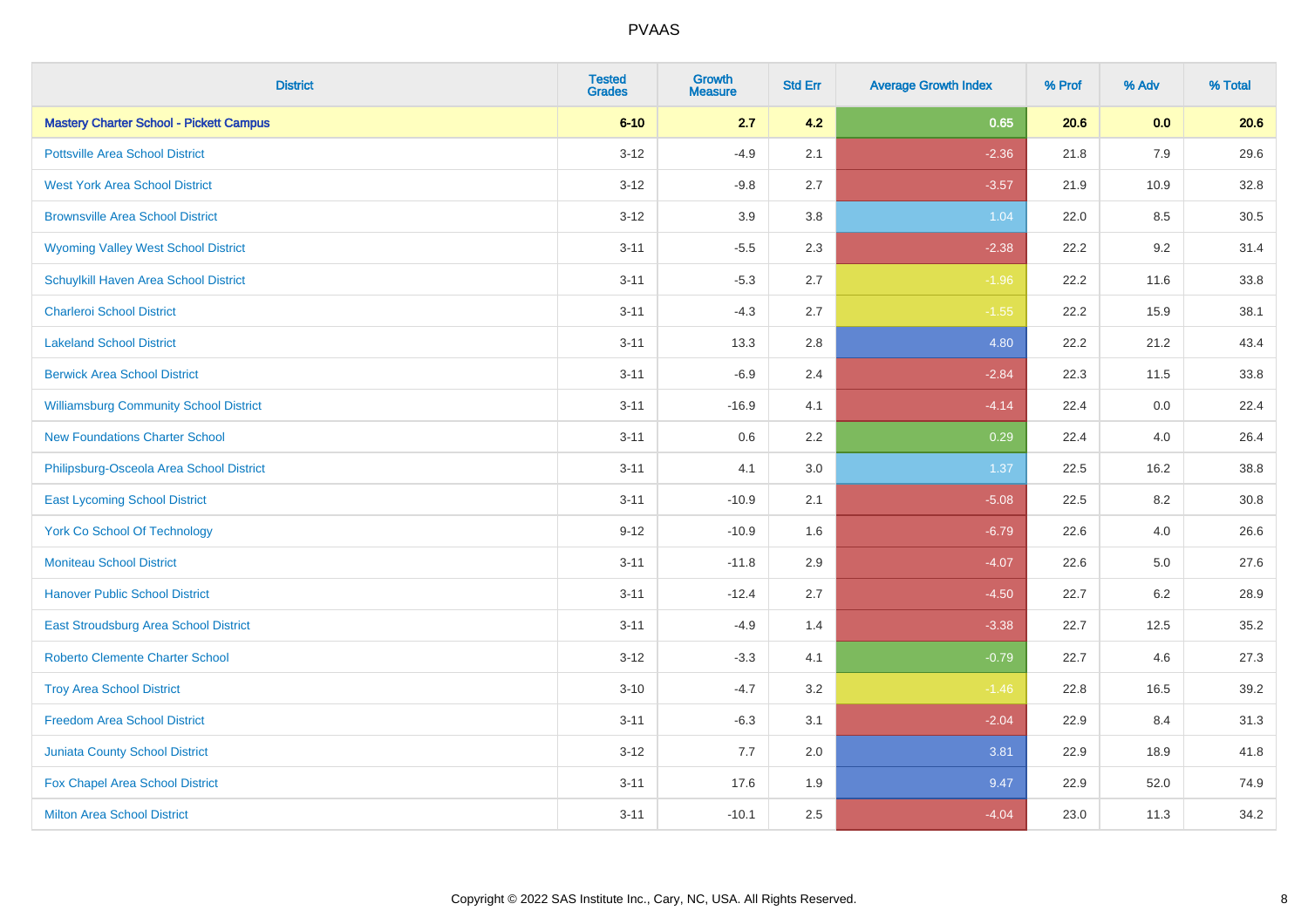| <b>District</b>                                         | <b>Tested</b><br><b>Grades</b> | <b>Growth</b><br><b>Measure</b> | <b>Std Err</b> | <b>Average Growth Index</b> | % Prof | % Adv | % Total |
|---------------------------------------------------------|--------------------------------|---------------------------------|----------------|-----------------------------|--------|-------|---------|
| <b>Mastery Charter School - Pickett Campus</b>          | $6 - 10$                       | 2.7                             | 4.2            | 0.65                        | 20.6   | 0.0   | 20.6    |
| <b>Forbes Road School District</b>                      | $3 - 11$                       | $-11.5$                         | 4.7            | $-2.43$                     | 23.1   | 10.3  | 33.3    |
| Center For Student Learning Charter School At Pennsbury | $6 - 12$                       | $-3.3$                          | 6.0            | $-0.55$                     | 23.1   | 0.0   | 23.1    |
| Juniata Valley School District                          | $3 - 11$                       | 1.6                             | 3.2            | 0.51                        | 23.1   | 9.4   | 32.5    |
| <b>Kiski Area School District</b>                       | $3 - 11$                       | $-4.0$                          | 2.0            | $-1.99$                     | 23.1   | 18.2  | 41.3    |
| <b>School Lane Charter School</b>                       | $3 - 11$                       | 2.6                             | 3.6            | 0.72                        | 23.1   | 18.7  | 41.8    |
| Ambridge Area School District                           | $3 - 12$                       | $-19.4$                         | 2.5            | $-7.64$                     | 23.2   | 5.6   | 28.9    |
| <b>Marion Center Area School District</b>               | $3 - 10$                       | 0.8                             | 2.9            | 0.27                        | 23.3   | 11.1  | 34.4    |
| <b>Eastern Lebanon County School District</b>           | $3 - 11$                       | 4.0                             | 2.1            | 1.89                        | 23.5   | 11.5  | 35.0    |
| <b>Shippensburg Area School District</b>                | $3 - 11$                       | 0.5                             | 1.8            | 0.26                        | 23.5   | 22.8  | 46.3    |
| <b>York Academy Regional Charter School</b>             | $3 - 11$                       | $-2.3$                          | 4.4            | $-0.52$                     | 23.5   | 2.0   | 25.5    |
| <b>Big Spring School District</b>                       | $3 - 11$                       | $-9.8$                          | 2.3            | $-4.32$                     | 23.6   | 12.9  | 36.5    |
| <b>Centennial School District</b>                       | $3 - 10$                       | 1.5                             | 1.5            | 0.98                        | 23.6   | 12.4  | 36.0    |
| <b>Conemaugh Valley School District</b>                 | $3 - 12$                       | $-6.3$                          | 4.1            | $-1.54$                     | 23.7   | 5.1   | 28.8    |
| South Allegheny School District                         | $3 - 11$                       | $-0.9$                          | 3.1            | $-0.30$                     | 23.8   | 2.5   | 26.2    |
| <b>Upper Darby School District</b>                      | $3 - 12$                       | 11.2                            | 1.4            | 8.28                        | 23.8   | 11.8  | 35.6    |
| <b>Susq-Cyber Charter School</b>                        | $9 - 11$                       | $-3.2$                          | 5.8            | $-0.54$                     | 23.8   | 4.8   | 28.6    |
| <b>Ringgold School District</b>                         | $3 - 11$                       | 2.9                             | 2.2            | 1.32                        | 23.8   | 13.3  | 37.1    |
| South Side Area School District                         | $3 - 11$                       | $-0.6$                          | 3.1            | $-0.19$                     | 24.0   | 28.0  | 52.0    |
| Maritime Academy Charter School                         | $3 - 10$                       | 13.2                            | 3.1            | 4.29                        | 24.0   | 1.3   | 25.3    |
| <b>Corry Area School District</b>                       | $3 - 11$                       | $-6.8$                          | 2.3            | $-3.01$                     | 24.0   | 8.8   | 32.8    |
| Millersburg Area School District                        | $3 - 11$                       | $-6.6$                          | 3.4            | $-1.92$                     | 24.1   | 10.3  | 34.5    |
| <b>Easton Area School District</b>                      | $3 - 12$                       | 6.3                             | 1.3            | 4.91                        | 24.1   | 13.0  | 37.1    |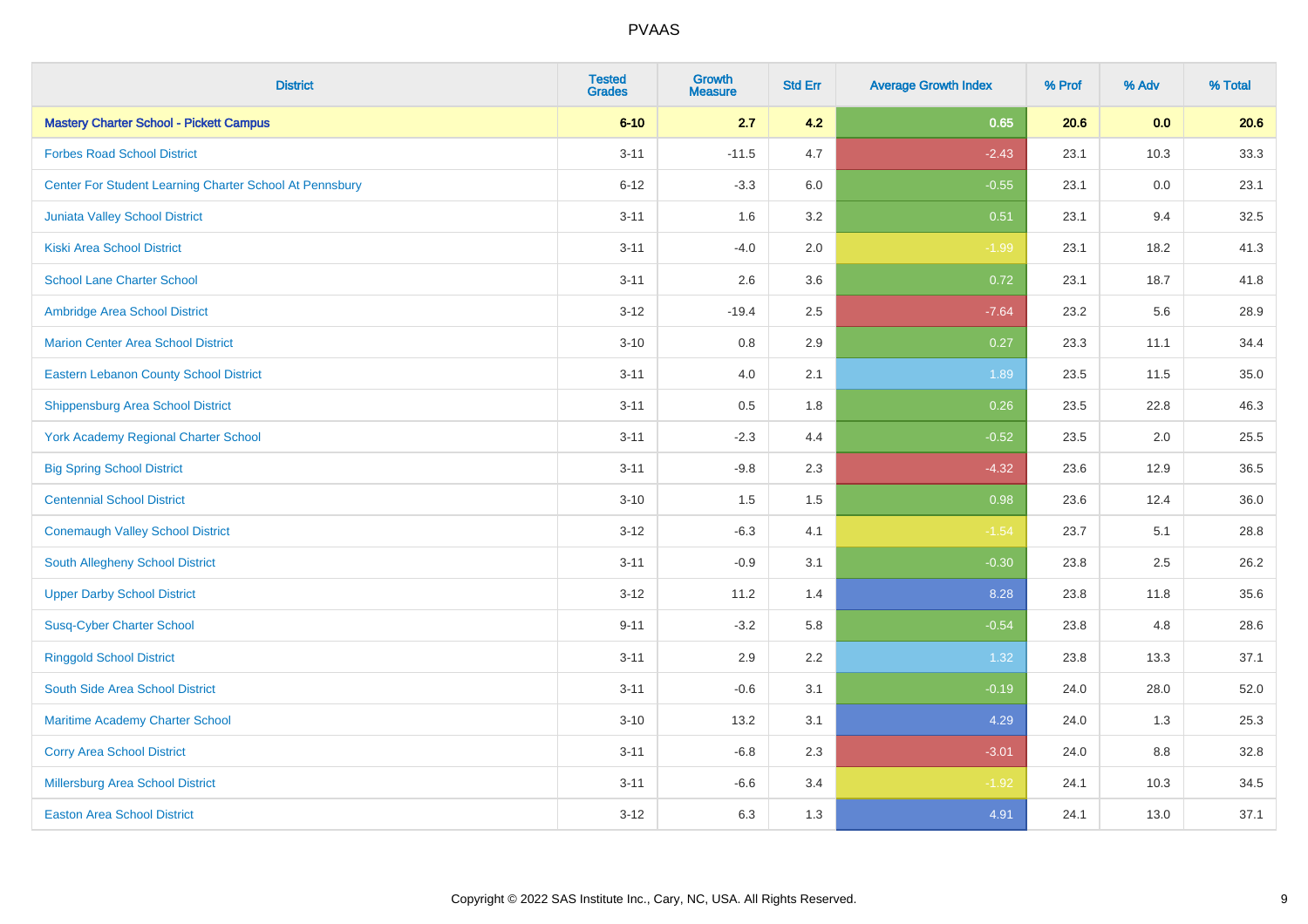| <b>District</b>                                | <b>Tested</b><br><b>Grades</b> | <b>Growth</b><br><b>Measure</b> | <b>Std Err</b> | <b>Average Growth Index</b> | % Prof | % Adv   | % Total |
|------------------------------------------------|--------------------------------|---------------------------------|----------------|-----------------------------|--------|---------|---------|
| <b>Mastery Charter School - Pickett Campus</b> | $6 - 10$                       | 2.7                             | 4.2            | 0.65                        | 20.6   | 0.0     | 20.6    |
| <b>Connellsville Area School District</b>      | $3 - 11$                       | $-5.3$                          | 2.0            | $-2.67$                     | 24.2   | $5.0\,$ | 29.1    |
| <b>Chambersburg Area School District</b>       | $3 - 11$                       | $-5.6$                          | 1.3            | $-4.42$                     | 24.2   | 15.2    | 39.4    |
| <b>Penns Manor Area School District</b>        | $3 - 12$                       | $-1.9$                          | 3.5            | $-0.55$                     | 24.2   | $3.8\,$ | 28.0    |
| <b>Bensalem Township School District</b>       | $3 - 11$                       | 1.0                             | 1.6            | 0.63                        | 24.3   | 10.7    | 34.9    |
| Northern York County School District           | $3 - 11$                       | 8.4                             | 1.8            | 4.63                        | 24.3   | 23.1    | 47.4    |
| <b>Cheltenham School District</b>              | $3 - 11$                       | $-17.6$                         | 2.0            | $-8.74$                     | 24.4   | 8.3     | 32.6    |
| <b>Salisbury Township School District</b>      | $3 - 11$                       | 5.8                             | 3.6            | 1.62                        | 24.4   | 12.6    | 37.0    |
| <b>Wellsboro Area School District</b>          | $3 - 11$                       | $-6.3$                          | 3.0            | $-2.08$                     | 24.4   | 13.4    | 37.8    |
| <b>Mercer Area School District</b>             | $3 - 11$                       | $2.2\,$                         | 3.1            | 0.70                        | 24.4   | 11.8    | 36.2    |
| <b>Smethport Area School District</b>          | $3 - 12$                       | 5.8                             | 3.8            | 1.52                        | 24.6   | 20.0    | 44.6    |
| <b>Agora Cyber Charter School</b>              | $3 - 11$                       | 14.6                            | 2.4            | 6.03                        | 24.7   | 19.5    | 44.2    |
| Mastery Charter School - Hardy Williams        | $3 - 11$                       | 6.6                             | 3.0            | 2.21                        | 24.7   | 1.2     | 25.9    |
| <b>Upper Moreland Township School District</b> | $3 - 11$                       | 1.1                             | 2.0            | 0.56                        | 24.8   | 26.6    | 51.3    |
| <b>Towanda Area School District</b>            | $3 - 11$                       | $-4.0$                          | 2.6            | $-1.52$                     | 24.8   | 9.9     | 34.8    |
| <b>York Suburban School District</b>           | $3 - 11$                       | 7.4                             | 2.1            | 3.55                        | 24.9   | 31.2    | 56.1    |
| Cambria Heights School District                | $3 - 10$                       | $-6.2$                          | 2.9            | $-2.11$                     | 25.0   | 13.0    | 38.0    |
| Montgomery Area School District                | $3 - 11$                       | $-5.8$                          | 3.2            | $-1.83$                     | 25.0   | 11.5    | 36.5    |
| <b>Moshannon Valley School District</b>        | $3 - 10$                       | $-5.1$                          | 4.6            | $-1.12$                     | 25.0   | 12.5    | 37.5    |
| <b>MaST Community Charter School</b>           | $3 - 10$                       | $-0.9$                          | 2.5            | $-0.34$                     | 25.0   | 21.6    | 46.6    |
| <b>Austin Area School District</b>             | $3 - 11$                       | 2.6                             | 6.0            | 0.43                        | 25.0   | 18.8    | 43.8    |
| Northern Tioga School District                 | $3 - 12$                       | 6.8                             | 2.6            | 2.64                        | 25.0   | 16.9    | 41.9    |
| Selinsgrove Area School District               | $3 - 12$                       | $-5.7$                          | 2.1            | $-2.74$                     | 25.4   | 13.9    | 39.2    |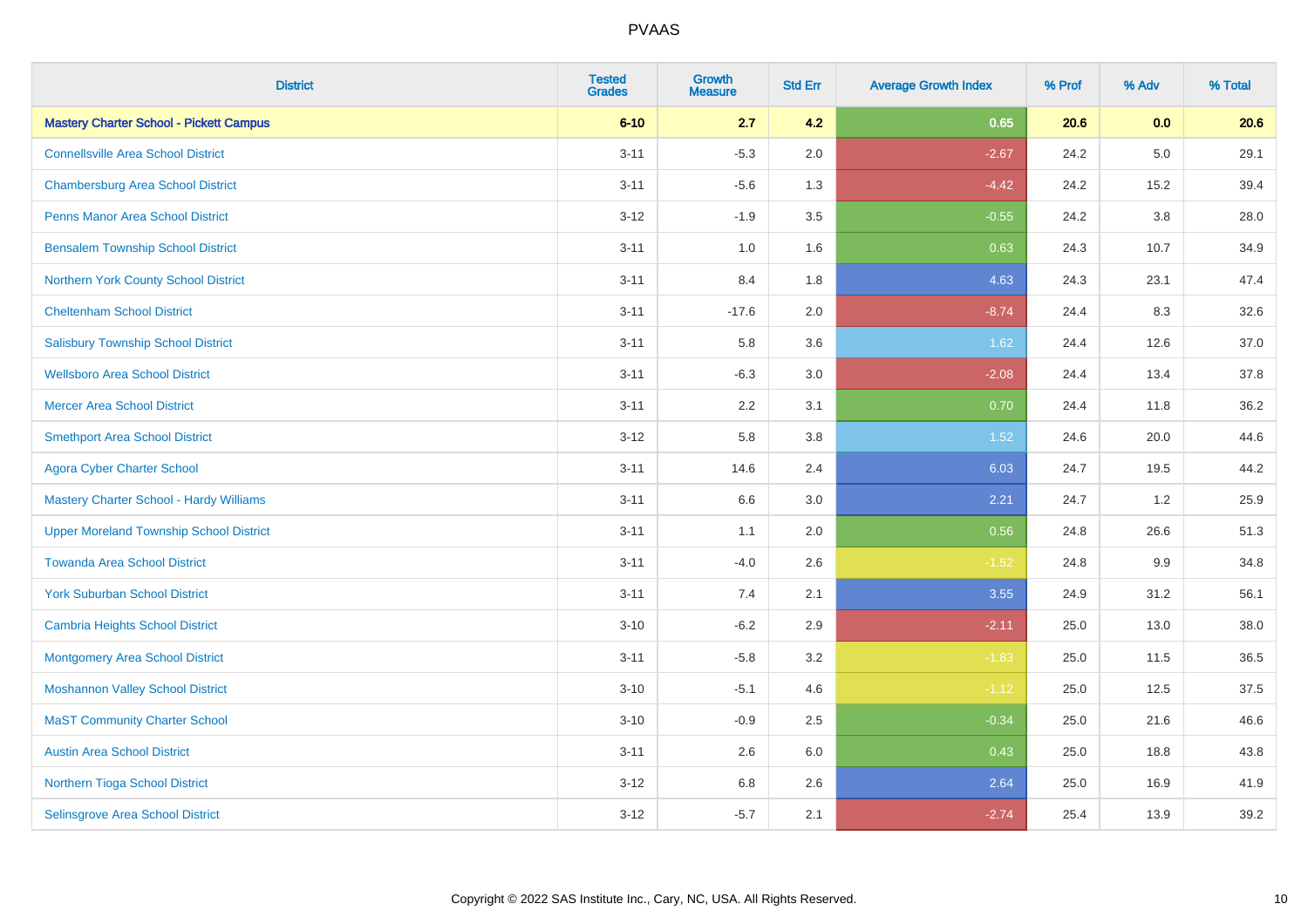| <b>District</b>                                   | <b>Tested</b><br><b>Grades</b> | <b>Growth</b><br><b>Measure</b> | <b>Std Err</b> | <b>Average Growth Index</b> | % Prof | % Adv | % Total |
|---------------------------------------------------|--------------------------------|---------------------------------|----------------|-----------------------------|--------|-------|---------|
| <b>Mastery Charter School - Pickett Campus</b>    | $6 - 10$                       | 2.7                             | 4.2            | 0.65                        | 20.6   | 0.0   | 20.6    |
| <b>Upper Perkiomen School District</b>            | $3 - 11$                       | 5.7                             | 1.9            | 3.04                        | 25.4   | 19.9  | 45.4    |
| <b>Central Columbia School District</b>           | $3 - 12$                       | 0.3                             | 2.3            | 0.12                        | 25.4   | 37.6  | 63.0    |
| <b>Collegium Charter School</b>                   | $3 - 10$                       | 21.2                            | 2.6            | 8.18                        | 25.4   | 16.4  | 41.8    |
| <b>Cranberry Area School District</b>             | $3-12$                         | $-0.9$                          | 3.1            | $-0.29$                     | 25.5   | 9.7   | 35.2    |
| Insight PA Cyber Charter School                   | $3 - 11$                       | $-9.4$                          | 5.8            | $-1.62$                     | 25.6   | 4.6   | 30.2    |
| <b>Wyomissing Area School District</b>            | $3 - 12$                       | $-2.4$                          | 2.6            | $-0.92$                     | 25.6   | 28.1  | 53.7    |
| <b>Grove City Area School District</b>            | $3-12$                         | $-8.8$                          | 2.3            | $-3.89$                     | 25.6   | 16.4  | 42.0    |
| <b>Beaver Area School District</b>                | $3 - 10$                       | $-3.0$                          | 2.5            | $-1.16$                     | 25.8   | 27.8  | 53.6    |
| Lake-Lehman School District                       | $3 - 11$                       | 14.9                            | 2.8            | 5.34                        | 25.8   | 22.5  | 48.3    |
| <b>Bangor Area School District</b>                | $3 - 12$                       | $-1.2$                          | 2.0            | $-0.60$                     | 25.8   | 12.7  | 38.5    |
| <b>Environmental Charter School At Frick Park</b> | $3-9$                          | $-6.2$                          | 3.7            | $-1.67$                     | 25.9   | 3.4   | 29.3    |
| <b>Saucon Valley School District</b>              | $3 - 11$                       | 18.9                            | 2.2            | 8.48                        | 26.0   | 39.6  | 65.6    |
| <b>Waynesboro Area School District</b>            | $3 - 12$                       | 3.0                             | 1.8            | 1.67                        | 26.0   | 23.5  | 49.5    |
| <b>Octorara Area School District</b>              | $3 - 11$                       | $-7.5$                          | 3.2            | $-2.35$                     | 26.1   | 17.0  | 43.2    |
| Northern Bedford County School District           | $3 - 11$                       | $-2.3$                          | 3.3            | $-0.69$                     | 26.2   | 16.9  | 43.1    |
| <b>North Star School District</b>                 | $3 - 11$                       | 1.1                             | 3.3            | 0.34                        | 26.2   | 20.0  | 46.2    |
| <b>Chartiers-Houston School District</b>          | $3 - 10$                       | $-16.5$                         | 3.5            | $-4.79$                     | 26.3   | 6.6   | 32.9    |
| <b>Elk Lake School District</b>                   | $3 - 11$                       | $-6.1$                          | 2.9            | $-2.12$                     | 26.3   | 11.6  | 37.9    |
| Mastery Charter High School-Lenfest Campus        | $7 - 11$                       | $-1.8$                          | 5.8            | $-0.30$                     | 26.3   | 0.0   | 26.3    |
| Southern Tioga School District                    | $3 - 11$                       | $-0.1$                          | 2.8            | $-0.03$                     | 26.3   | 10.3  | 36.6    |
| <b>Crawford Central School District</b>           | $3 - 11$                       | 5.7                             | 2.1            | 2.71                        | 26.4   | 15.8  | 42.1    |
| <b>North Hills School District</b>                | $3 - 11$                       | $-15.8$                         | 1.8            | $-8.84$                     | 26.4   | 19.8  | 46.2    |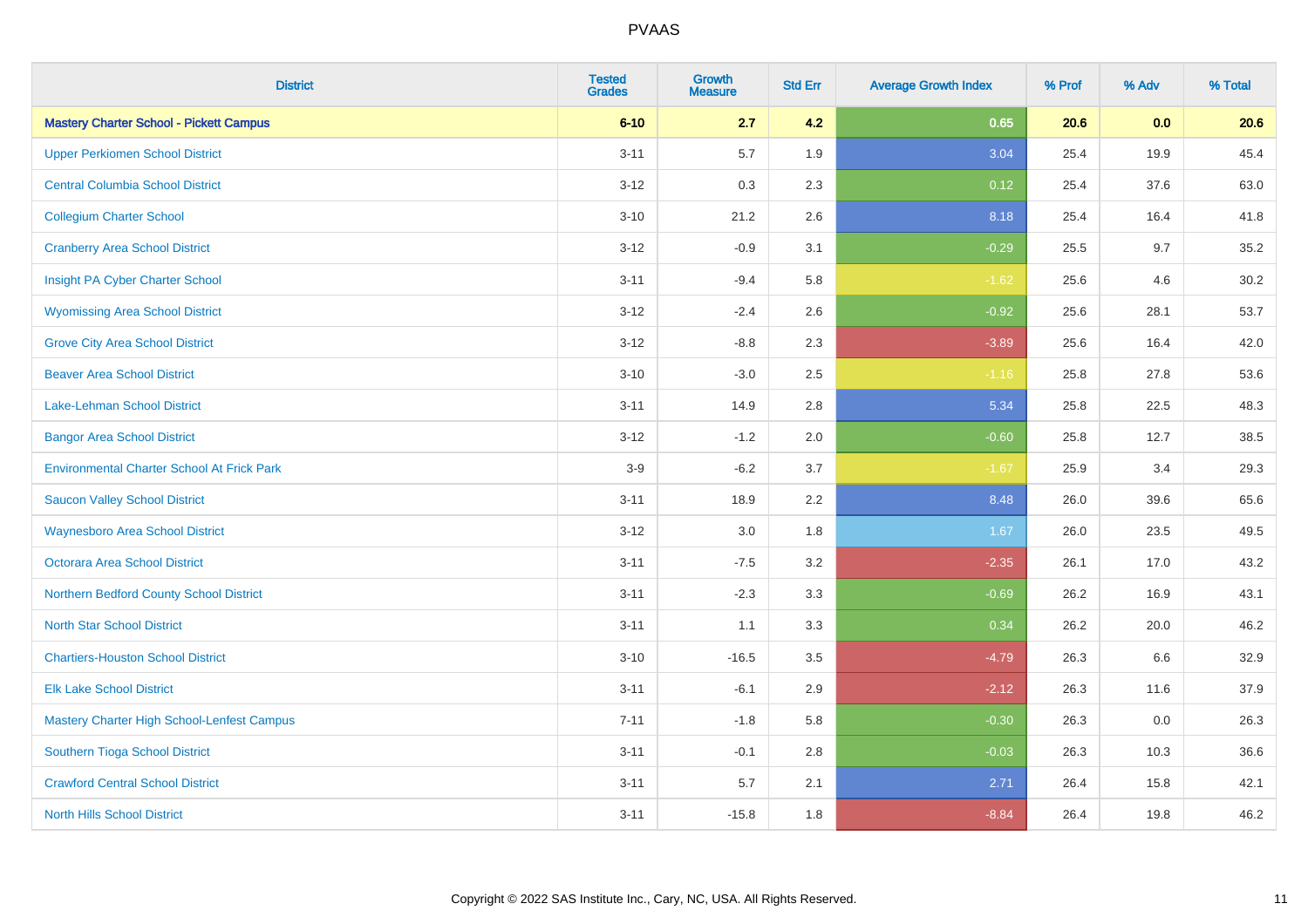| <b>District</b>                                    | <b>Tested</b><br><b>Grades</b> | Growth<br><b>Measure</b> | <b>Std Err</b> | <b>Average Growth Index</b> | % Prof | % Adv   | % Total |
|----------------------------------------------------|--------------------------------|--------------------------|----------------|-----------------------------|--------|---------|---------|
| <b>Mastery Charter School - Pickett Campus</b>     | $6 - 10$                       | 2.7                      | 4.2            | 0.65                        | 20.6   | 0.0     | 20.6    |
| <b>Butler Area School District</b>                 | $3 - 11$                       | $-14.1$                  | 1.5            | $-9.60$                     | 26.4   | 11.1    | 37.5    |
| Karns City Area School District                    | $3 - 11$                       | $-7.2$                   | 2.6            | $-2.71$                     | 26.4   | 20.8    | 47.2    |
| <b>Port Allegany School District</b>               | $3 - 11$                       | 6.5                      | 3.7            | 1.74                        | 26.4   | 11.3    | 37.7    |
| <b>Oswayo Valley School District</b>               | $3 - 12$                       | 9.9                      | 5.1            | 1.93                        | 26.5   | 44.1    | 70.6    |
| <b>Titusville Area School District</b>             | $3 - 11$                       | $-5.0$                   | 2.5            | $-1.98$                     | 26.5   | $6.8\,$ | 33.3    |
| <b>Penn-Delco School District</b>                  | $3 - 11$                       | 1.3                      | 1.8            | 0.75                        | 26.5   | 12.6    | 39.1    |
| Northern Cambria School District                   | $3 - 11$                       | $-0.3$                   | 3.4            | $-0.09$                     | 26.5   | 1.2     | 27.7    |
| <b>Forest City Regional School District</b>        | $3 - 12$                       | $-1.2$                   | 3.6            | $-0.33$                     | 26.5   | 8.2     | 34.7    |
| <b>Bentworth School District</b>                   | $3 - 11$                       | 7.0                      | 3.0            | 2.36                        | 26.6   | 17.0    | 43.6    |
| <b>Valley View School District</b>                 | $3 - 11$                       | 9.3                      | 2.2            | 4.18                        | 26.6   | 23.1    | 49.7    |
| <b>Warren County School District</b>               | $3 - 11$                       | $-0.1$                   | 1.6            | $-0.06$                     | 26.7   | 9.7     | 36.4    |
| Penn Manor School District                         | $3 - 11$                       | 7.1                      | 1.5            | 4.82                        | 26.7   | 20.5    | 47.2    |
| <b>Pittston Area School District</b>               | $3 - 11$                       | $-8.2$                   | 2.2            | $-3.75$                     | 26.7   | 14.8    | 41.5    |
| <b>Ellwood City Area School District</b>           | $3 - 11$                       | $-12.5$                  | 3.1            | $-4.00$                     | 26.7   | 8.7     | 35.4    |
| Jeannette City School District                     | $3 - 11$                       | $-0.7$                   | 3.4            | $-0.20$                     | 26.8   | 4.1     | 30.9    |
| <b>West Perry School District</b>                  | $3 - 11$                       | 11.0                     | 2.3            | 4.76                        | 26.9   | 20.5    | 47.4    |
| <b>Commonwealth Charter Academy Charter School</b> | $3 - 10$                       | 4.2                      | 1.6            | 2.68                        | 27.0   | 15.6    | 42.5    |
| Portage Area School District                       | $3 - 10$                       | $-0.5$                   | 3.3            | $-0.14$                     | 27.0   | 20.6    | 47.6    |
| Catasauqua Area School District                    | $3 - 12$                       | $-7.3$                   | 2.8            | $-2.58$                     | 27.1   | 11.2    | 38.3    |
| <b>Keystone Central School District</b>            | $3 - 11$                       | 3.6                      | 1.8            | 2.04                        | 27.1   | 14.6    | 41.8    |
| <b>Exeter Township School District</b>             | $3 - 11$                       | $-1.0$                   | 1.7            | $-0.58$                     | 27.2   | 15.6    | 42.8    |
| <b>Colonial School District</b>                    | $3 - 11$                       | 22.1                     | 1.6            | 13.55                       | 27.2   | 43.5    | 70.6    |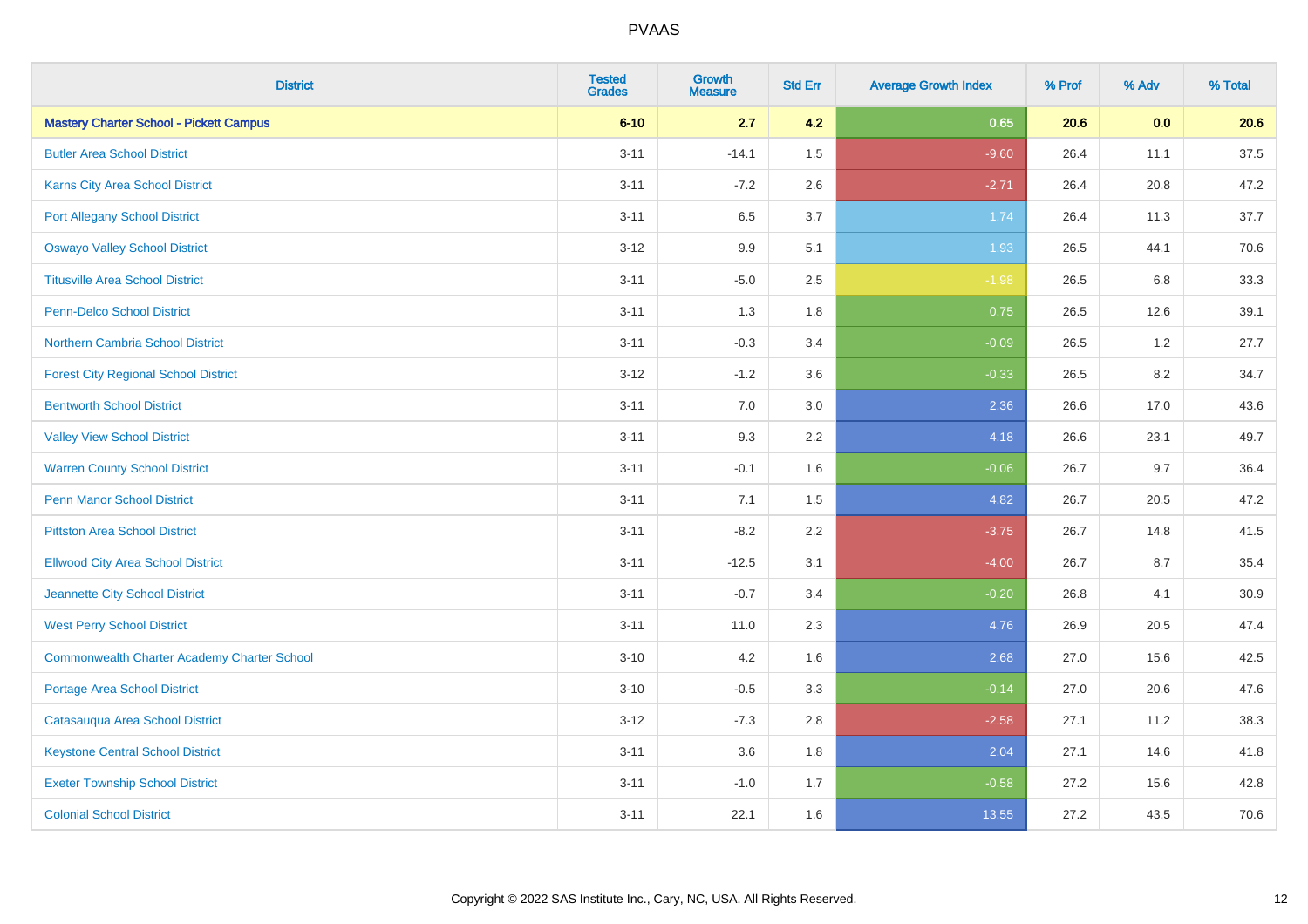| <b>District</b>                                 | <b>Tested</b><br><b>Grades</b> | <b>Growth</b><br><b>Measure</b> | <b>Std Err</b> | <b>Average Growth Index</b> | % Prof | % Adv | % Total |
|-------------------------------------------------|--------------------------------|---------------------------------|----------------|-----------------------------|--------|-------|---------|
| <b>Mastery Charter School - Pickett Campus</b>  | $6 - 10$                       | 2.7                             | 4.2            | 0.65                        | 20.6   | 0.0   | 20.6    |
| <b>Solanco School District</b>                  | $3 - 11$                       | 2.2                             | 1.8            | 1.18                        | 27.2   | 15.0  | 42.3    |
| <b>Reynolds School District</b>                 | $3 - 10$                       | $-3.0$                          | 3.5            | $-0.87$                     | 27.3   | 9.1   | 36.4    |
| Penn Cambria School District                    | $3 - 11$                       | $-4.5$                          | 2.4            | $-1.86$                     | 27.3   | 15.8  | 43.2    |
| <b>Conneaut School District</b>                 | $3-12$                         | $-2.3$                          | 2.6            | $-0.91$                     | 27.4   | 9.7   | 37.1    |
| <b>Minersville Area School District</b>         | $3 - 11$                       | $-2.9$                          | 3.4            | $-0.86$                     | 27.4   | 9.7   | 37.1    |
| Capital Area School for the Arts Charter School | $9 - 11$                       | 14.2                            | 4.5            | 3.13                        | 27.5   | 30.0  | 57.5    |
| <b>Wissahickon School District</b>              | $3 - 10$                       | $-5.3$                          | 1.7            | $-3.14$                     | 27.5   | 29.0  | 56.6    |
| <b>Oxford Area School District</b>              | $3 - 11$                       | $-3.1$                          | 1.8            | $-1.77$                     | 27.5   | 14.5  | 42.0    |
| <b>Carbondale Area School District</b>          | $3 - 10$                       | $-2.8$                          | 3.2            | $-0.87$                     | 27.5   | 2.9   | 30.4    |
| <b>Interboro School District</b>                | $3-12$                         | $-8.4$                          | 2.0            | $-4.27$                     | 27.6   | 6.4   | 34.1    |
| <b>Deer Lakes School District</b>               | $3 - 11$                       | $-10.0$                         | 2.5            | $-4.02$                     | 27.7   | 9.9   | 37.6    |
| <b>Brandywine Heights Area School District</b>  | $3 - 11$                       | 5.8                             | 2.6            | 2.27                        | 27.7   | 28.6  | 56.2    |
| <b>Warwick School District</b>                  | $3 - 11$                       | 21.7                            | 1.8            | 11.76                       | 27.7   | 36.3  | 64.0    |
| <b>Bucks County Technical High School</b>       | $9 - 10$                       | $-2.9$                          | 2.2            | $-1.29$                     | 27.7   | 10.4  | 38.2    |
| <b>Manheim Central School District</b>          | $3 - 11$                       | 12.8                            | 2.0            | 6.52                        | 27.8   | 35.4  | 63.2    |
| <b>Bristol Borough School District</b>          | $3-12$                         | $-5.9$                          | 2.9            | $-2.00$                     | 27.8   | 3.3   | 31.1    |
| <b>Eastern York School District</b>             | $3 - 11$                       | $-6.2$                          | 2.3            | $-2.70$                     | 27.8   | 18.5  | 46.4    |
| <b>Palisades School District</b>                | $3 - 11$                       | 7.7                             | 2.9            | 2.66                        | 27.8   | 20.3  | 48.1    |
| <b>Central Greene School District</b>           | $3 - 11$                       | $-0.4$                          | 2.5            | $-0.15$                     | 27.8   | 14.8  | 42.6    |
| Huntingdon Area School District                 | $3 - 11$                       | 5.8                             | 2.6            | 2.28                        | 27.8   | 17.4  | 45.2    |
| <b>Burrell School District</b>                  | $3 - 11$                       | $-1.5$                          | 3.3            | $-0.44$                     | 27.8   | 17.7  | 45.6    |
| <b>Carlynton School District</b>                | $3 - 11$                       | $-2.0$                          | 3.2            | $-0.62$                     | 27.9   | 5.2   | 33.1    |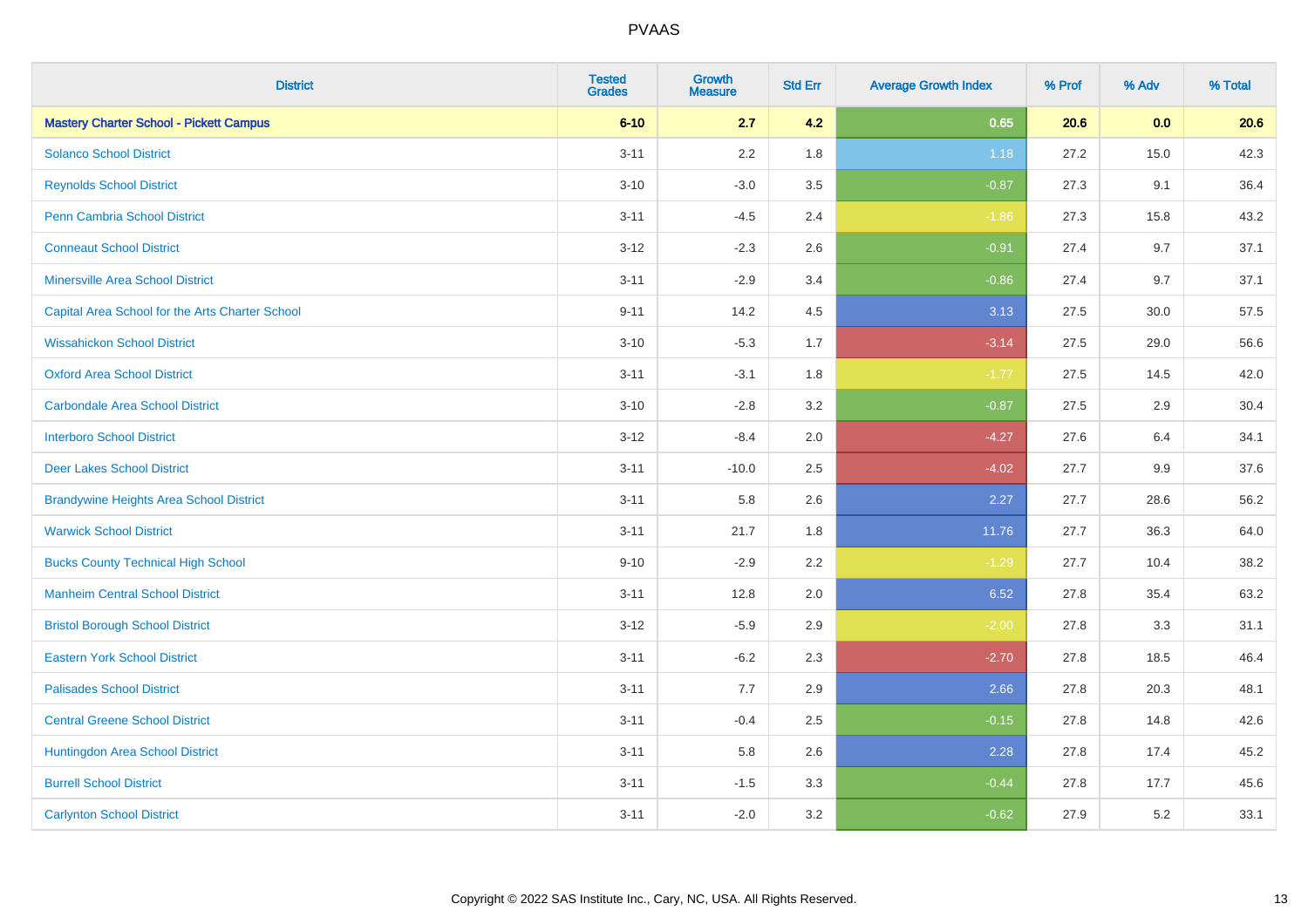| <b>District</b>                                | <b>Tested</b><br><b>Grades</b> | Growth<br><b>Measure</b> | <b>Std Err</b> | <b>Average Growth Index</b> | % Prof | % Adv | % Total |
|------------------------------------------------|--------------------------------|--------------------------|----------------|-----------------------------|--------|-------|---------|
| <b>Mastery Charter School - Pickett Campus</b> | $6 - 10$                       | 2.7                      | 4.2            | 0.65                        | 20.6   | 0.0   | 20.6    |
| Hatboro-Horsham School District                | $3 - 11$                       | $-2.7$                   | 1.6            | $-1.65$                     | 27.9   | 17.9  | 45.8    |
| <b>Carlisle Area School District</b>           | $3 - 11$                       | $-5.2$                   | 1.7            | $-2.99$                     | 28.0   | 19.3  | 47.3    |
| Hamburg Area School District                   | $3 - 11$                       | 0.6                      | 2.4            | 0.25                        | 28.0   | 15.5  | 43.6    |
| <b>Cornwall-Lebanon School District</b>        | $3 - 11$                       | 8.2                      | 1.6            | 5.24                        | 28.0   | 20.5  | 48.6    |
| <b>Hempfield Area School District</b>          | $3 - 12$                       | $-10.2$                  | 1.6            | $-6.37$                     | 28.1   | 19.2  | 47.3    |
| <b>South Park School District</b>              | $3 - 11$                       | $-8.8$                   | 2.5            | $-3.46$                     | 28.1   | 17.0  | 45.2    |
| <b>Conrad Weiser Area School District</b>      | $3 - 11$                       | 7.1                      | 2.1            | 3.34                        | 28.2   | 14.4  | 42.6    |
| <b>Cocalico School District</b>                | $3 - 11$                       | 12.3                     | 1.9            | 6.48                        | 28.2   | 32.3  | 60.5    |
| <b>Berlin Brothersvalley School District</b>   | $3 - 11$                       | 19.6                     | 4.0            | 4.93                        | 28.3   | 41.3  | 69.6    |
| <b>Mid Valley School District</b>              | $3 - 10$                       | $-11.1$                  | 2.7            | $-4.07$                     | 28.3   | 8.1   | 36.4    |
| <b>Clarion-Limestone Area School District</b>  | $3 - 12$                       | $-10.0$                  | 3.6            | $-2.76$                     | 28.3   | 20.0  | 48.3    |
| Renaissance Academy Charter School             | $3 - 11$                       | $-5.6$                   | 3.1            | $-1.79$                     | 28.4   | 18.5  | 46.9    |
| Pen Argyl Area School District                 | $3 - 12$                       | 12.8                     | 2.5            | 5.10                        | 28.5   | 23.8  | 52.3    |
| <b>Pleasant Valley School District</b>         | $3 - 11$                       | $-3.3$                   | 1.8            | $-1.80$                     | 28.5   | 10.4  | 39.0    |
| <b>Wallenpaupack Area School District</b>      | $3 - 11$                       | 8.8                      | 2.1            | 4.28                        | 28.5   | 18.9  | 47.4    |
| <b>Old Forge School District</b>               | $3 - 12$                       | $-11.3$                  | 3.1            | $-3.62$                     | 28.6   | 13.2  | 41.8    |
| Jefferson-Morgan School District               | $3 - 10$                       | $-12.0$                  | 3.9            | $-3.09$                     | 28.6   | 6.1   | 34.7    |
| <b>Pottsgrove School District</b>              | $3 - 11$                       | $-5.5$                   | 2.0            | $-2.78$                     | 28.6   | 10.3  | 38.8    |
| <b>Midd-West School District</b>               | $3 - 11$                       | 3.6                      | 2.6            | 1.42                        | 28.6   | 25.0  | 53.6    |
| <b>Kennett Consolidated School District</b>    | $3 - 11$                       | $-10.4$                  | 1.7            | $-6.27$                     | 28.7   | 14.0  | 42.7    |
| <b>Bellefonte Area School District</b>         | $3 - 11$                       | 6.7                      | 2.0            | 3.34                        | 28.8   | 21.5  | 50.2    |
| <b>Forest Hills School District</b>            | $3 - 11$                       | 1.8                      | 2.5            | 0.71                        | 28.8   | 10.3  | 39.1    |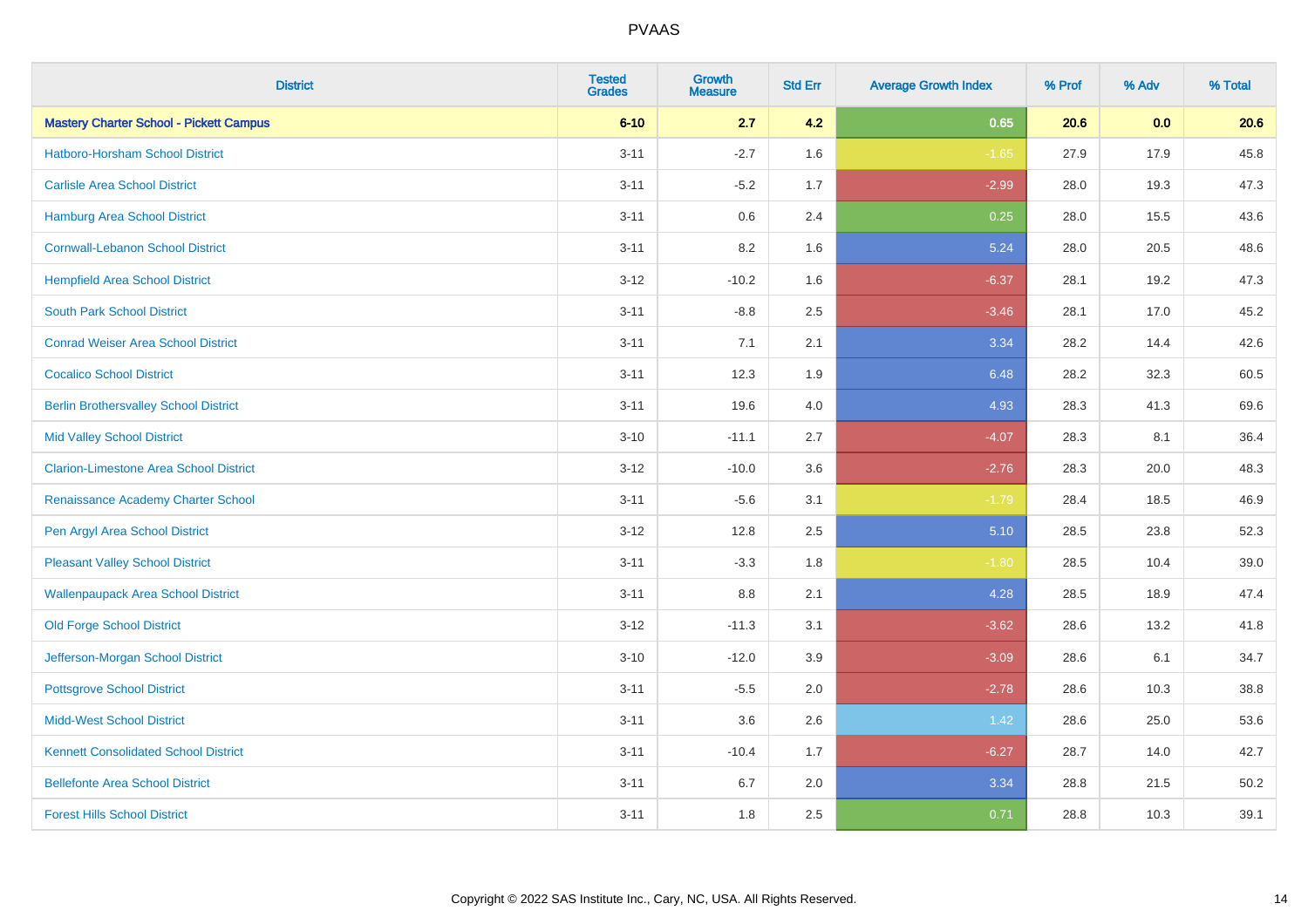| <b>District</b>                                | <b>Tested</b><br><b>Grades</b> | <b>Growth</b><br><b>Measure</b> | <b>Std Err</b> | <b>Average Growth Index</b> | % Prof | % Adv | % Total |
|------------------------------------------------|--------------------------------|---------------------------------|----------------|-----------------------------|--------|-------|---------|
| <b>Mastery Charter School - Pickett Campus</b> | $6 - 10$                       | 2.7                             | 4.2            | 0.65                        | 20.6   | 0.0   | 20.6    |
| <b>Gettysburg Area School District</b>         | $3 - 11$                       | $-6.0$                          | 2.0            | $-3.02$                     | 28.8   | 19.6  | 48.5    |
| Daniel Boone Area School District              | $3 - 12$                       | 0.9                             | 1.9            | 0.46                        | 28.9   | 22.0  | 51.0    |
| Lehigh Valley Charter High School For The Arts | $9 - 10$                       | $-11.8$                         | 2.5            | $-4.76$                     | 28.9   | 5.7   | 34.6    |
| <b>Yough School District</b>                   | $3 - 10$                       | $-6.2$                          | 2.7            | $-2.27$                     | 28.9   | 8.8   | 37.7    |
| Altoona Area School District                   | $3 - 12$                       | 0.1                             | 1.5            | 0.07                        | 29.0   | 13.8  | 42.8    |
| 21st Century Cyber Charter School              | $6 - 12$                       | 6.6                             | 2.1            | 3.16                        | 29.0   | 21.8  | 50.8    |
| <b>Neshannock Township School District</b>     | $3 - 10$                       | $-12.5$                         | 2.7            | $-4.73$                     | 29.0   | 13.0  | 42.0    |
| Southeastern Greene School District            | $3 - 10$                       | $-2.3$                          | 4.4            | $-0.53$                     | 29.0   | 9.7   | 38.7    |
| Oil City Area School District                  | $3 - 11$                       | 8.6                             | 2.4            | 3.56                        | 29.1   | 13.1  | 42.2    |
| <b>Pequea Valley School District</b>           | $3 - 11$                       | 18.0                            | 3.1            | 5.74                        | 29.2   | 37.5  | 66.7    |
| <b>Nazareth Area School District</b>           | $3 - 11$                       | $-2.5$                          | 1.7            | $-1.53$                     | 29.2   | 24.6  | 53.8    |
| <b>Central Dauphin School District</b>         | $3 - 11$                       | $-5.2$                          | 1.2            | $-4.24$                     | 29.3   | 8.7   | 38.0    |
| <b>Commodore Perry School District</b>         | $3 - 11$                       | $-10.4$                         | 4.5            | $-2.30$                     | 29.4   | 5.9   | 35.3    |
| <b>Lower Merion School District</b>            | $3 - 11$                       | 18.9                            | 1.2            | 15.42                       | 29.4   | 48.6  | 78.0    |
| <b>Pine Grove Area School District</b>         | $3 - 11$                       | $-1.1$                          | 3.0            | $-0.36$                     | 29.5   | 14.3  | 43.8    |
| <b>Blue Ridge School District</b>              | $3 - 11$                       | 8.3                             | 3.7            | 2.24                        | 29.6   | 9.3   | 38.9    |
| Penns Valley Area School District              | $3 - 12$                       | 14.1                            | 2.6            | 5.33                        | 29.6   | 23.3  | 52.9    |
| <b>Abington School District</b>                | $3 - 10$                       | 0.9                             | 1.6            | 0.57                        | 29.7   | 28.7  | 58.4    |
| <b>Union City Area School District</b>         | $3 - 12$                       | $-8.7$                          | 3.3            | $-2.59$                     | 29.7   | 10.9  | 40.6    |
| <b>Girard School District</b>                  | $3 - 11$                       | $-12.3$                         | 2.6            | $-4.76$                     | 29.7   | 18.9  | 48.6    |
| <b>Schuylkill Valley School District</b>       | $3 - 11$                       | $-1.0$                          | 2.2            | $-0.47$                     | 29.8   | 20.2  | 50.0    |
| Northampton Area School District               | $3 - 11$                       | 3.2                             | 1.5            | 2.05                        | 29.8   | 17.9  | 47.7    |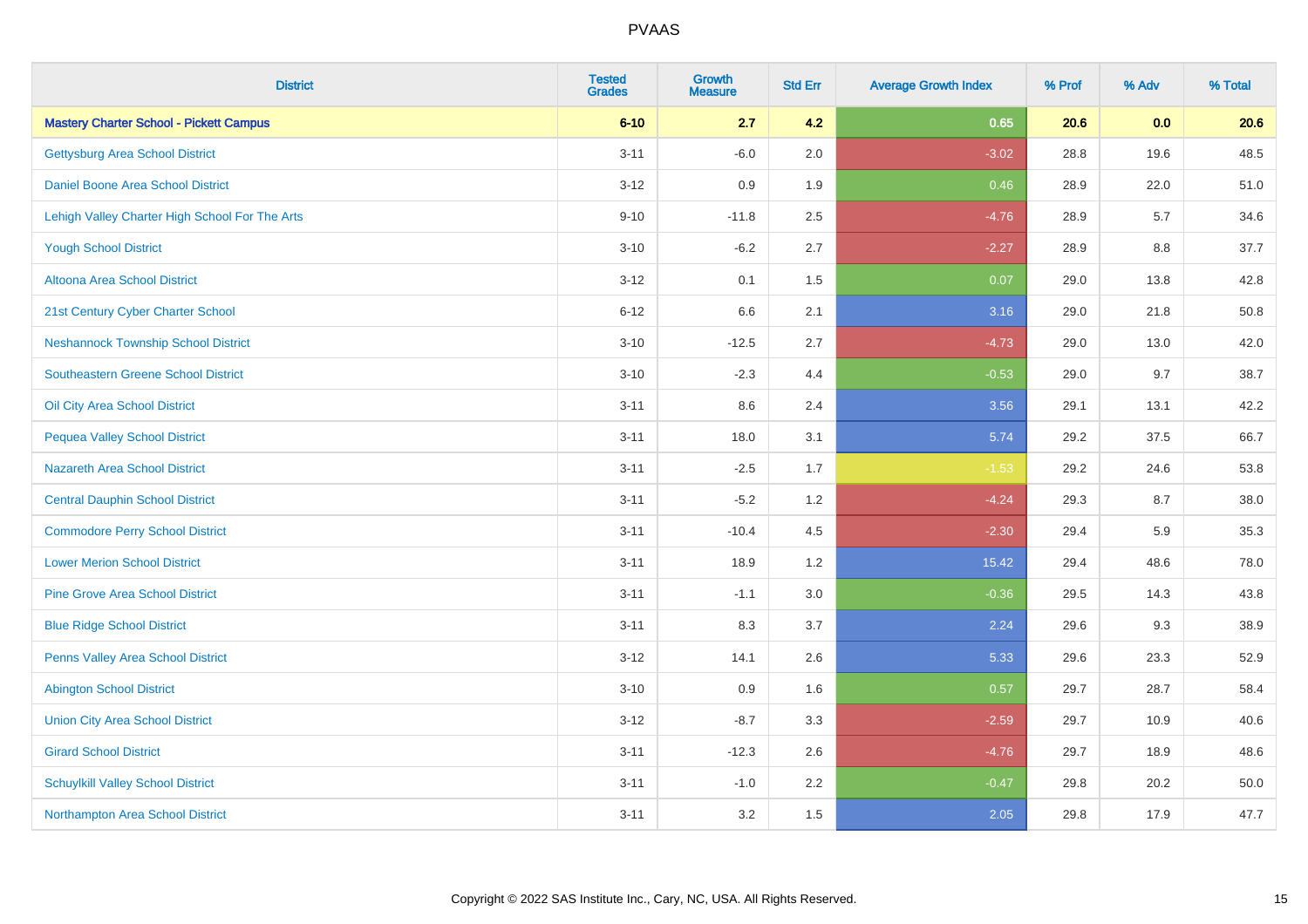| <b>District</b>                                | <b>Tested</b><br><b>Grades</b> | <b>Growth</b><br><b>Measure</b> | <b>Std Err</b> | <b>Average Growth Index</b> | % Prof | % Adv | % Total |
|------------------------------------------------|--------------------------------|---------------------------------|----------------|-----------------------------|--------|-------|---------|
| <b>Mastery Charter School - Pickett Campus</b> | $6 - 10$                       | 2.7                             | 4.2            | 0.65                        | 20.6   | 0.0   | 20.6    |
| Wilmington Area School District                | $3 - 11$                       | 11.1                            | 3.3            | 3.37                        | 29.8   | 26.2  | 56.0    |
| <b>Tunkhannock Area School District</b>        | $3 - 11$                       | 1.4                             | 2.0            | 0.71                        | 29.8   | 18.1  | 47.9    |
| Pennsylvania Virtual Charter School            | $3 - 11$                       | 4.4                             | 3.4            | 1.31                        | 29.8   | 21.2  | 51.0    |
| <b>Hempfield School District</b>               | $3 - 11$                       | 13.4                            | 1.3            | 10.53                       | 29.9   | 36.8  | 66.7    |
| <b>Indiana Area School District</b>            | $3 - 11$                       | 12.0                            | 2.0            | 5.98                        | 30.0   | 30.4  | 60.3    |
| <b>Keystone Oaks School District</b>           | $3 - 11$                       | $-7.2$                          | 2.3            | $-3.14$                     | 30.0   | 11.1  | 41.0    |
| <b>Franklin Regional School District</b>       | $3 - 11$                       | 11.3                            | 1.8            | 6.13                        | 30.0   | 35.0  | 65.0    |
| <b>Spring Grove Area School District</b>       | $3 - 11$                       | 3.9                             | 2.0            | 1.90                        | 30.0   | 23.0  | 53.0    |
| Downingtown Area School District               | $3 - 11$                       | 4.4                             | 1.1            | 4.06                        | 30.1   | 32.0  | 62.2    |
| <b>Sayre Area School District</b>              | $3 - 11$                       | 5.8                             | 3.2            | 1.81                        | 30.3   | 21.0  | 51.3    |
| <b>Governor Mifflin School District</b>        | $3 - 11$                       | $-4.4$                          | 1.6            | $-2.69$                     | 30.3   | 7.7   | 38.0    |
| <b>Greensburg Salem School District</b>        | $3 - 11$                       | $-6.9$                          | 2.2            | $-3.06$                     | 30.3   | 13.3  | 43.6    |
| <b>Laurel School District</b>                  | $3 - 11$                       | 13.0                            | 3.1            | 4.19                        | 30.3   | 15.7  | 46.1    |
| <b>Spring-Ford Area School District</b>        | $3 - 11$                       | 16.6                            | 1.2            | 14.02                       | 30.4   | 45.3  | 75.7    |
| <b>Stroudsburg Area School District</b>        | $3 - 11$                       | 7.5                             | 1.6            | 4.70                        | 30.4   | 18.3  | 48.7    |
| <b>Wilson School District</b>                  | $3 - 12$                       | 0.5                             | 1.5            | 0.32                        | 30.4   | 25.5  | 55.9    |
| <b>Northwest Area School District</b>          | $3 - 10$                       | $-3.2$                          | 3.3            | $-0.97$                     | 30.4   | 13.0  | 43.5    |
| <b>Lehighton Area School District</b>          | $3 - 11$                       | 11.4                            | 2.4            | 4.84                        | 30.5   | 24.9  | 55.3    |
| <b>North Allegheny School District</b>         | $3 - 11$                       | 18.0                            | 1.3            | 14.25                       | 30.5   | 42.9  | 73.4    |
| Southern Columbia Area School District         | $3 - 11$                       | $-8.5$                          | 3.0            | $-2.83$                     | 30.5   | 12.8  | 43.3    |
| <b>Franklin Area School District</b>           | $3 - 11$                       | $-3.7$                          | 2.6            | $-1.43$                     | 30.5   | 5.9   | 36.4    |
| <b>Susquenita School District</b>              | $3 - 11$                       | $-5.9$                          | 2.6            | $-2.28$                     | 30.6   | 13.9  | 44.4    |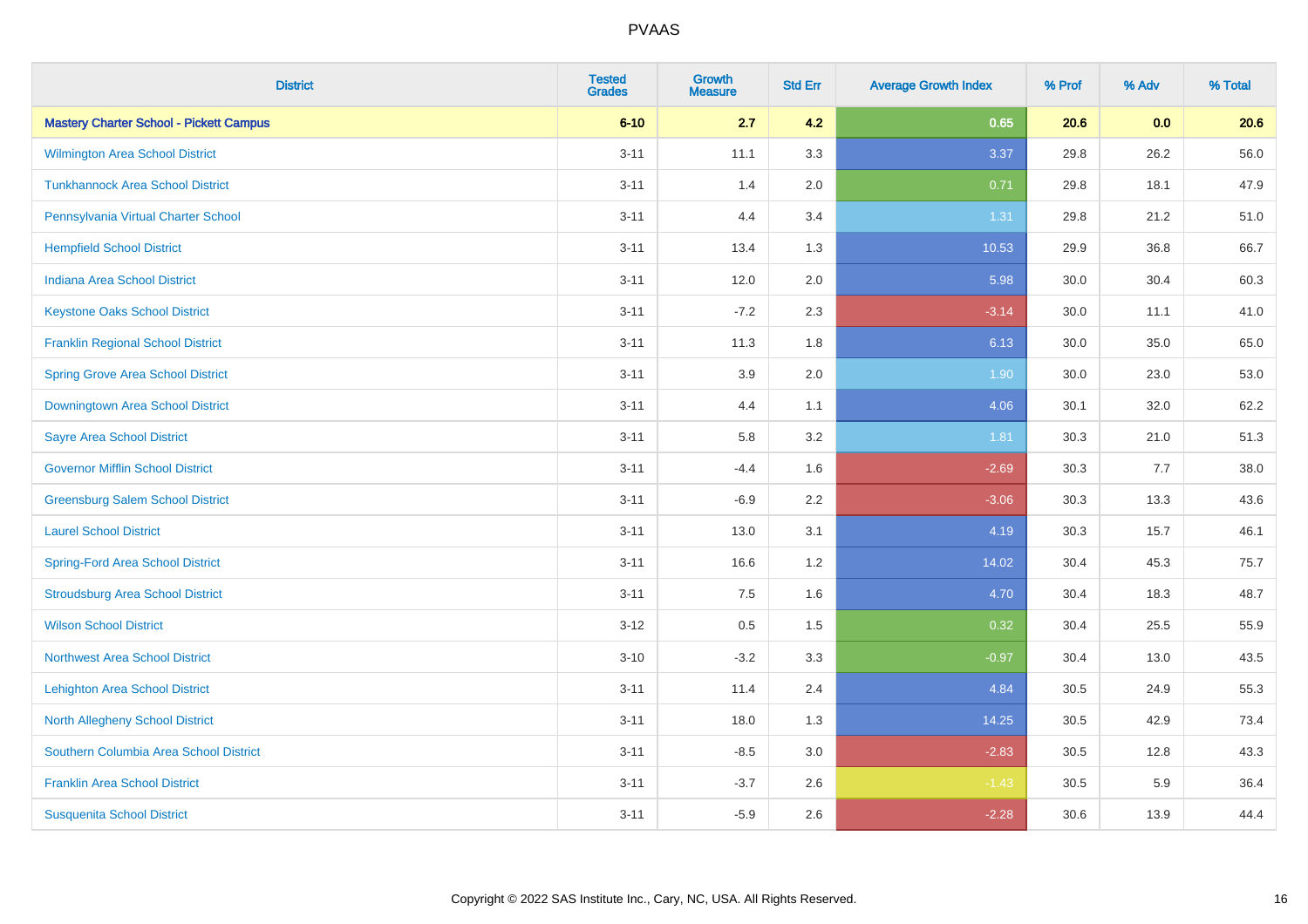| <b>District</b>                                | <b>Tested</b><br><b>Grades</b> | Growth<br><b>Measure</b> | <b>Std Err</b> | <b>Average Growth Index</b> | % Prof | % Adv | % Total |
|------------------------------------------------|--------------------------------|--------------------------|----------------|-----------------------------|--------|-------|---------|
| <b>Mastery Charter School - Pickett Campus</b> | $6 - 10$                       | 2.7                      | 4.2            | 0.65                        | 20.6   | 0.0   | 20.6    |
| <b>Northern Potter School District</b>         | $3 - 12$                       | 6.8                      | 4.6            | 1.48                        | 30.6   | 11.1  | 41.7    |
| <b>Fort Cherry School District</b>             | $3 - 10$                       | $-0.7$                   | 3.1            | $-0.21$                     | 30.6   | 14.1  | 44.7    |
| <b>Union Area School District</b>              | $3 - 11$                       | $-6.5$                   | 3.8            | $-1.70$                     | 30.6   | 12.2  | 42.9    |
| <b>Northeast Bradford School District</b>      | $3 - 10$                       | $-5.0$                   | 3.7            | $-1.35$                     | 30.6   | 4.8   | 35.5    |
| <b>Lower Dauphin School District</b>           | $3 - 11$                       | 5.3                      | 1.8            | 3.03                        | 30.6   | 26.8  | 57.5    |
| <b>Blue Mountain School District</b>           | $3 - 10$                       | 12.2                     | 2.1            | 5.81                        | 30.7   | 26.1  | 56.8    |
| <b>Western Wayne School District</b>           | $3 - 11$                       | 3.6                      | 2.6            | 1.39                        | 30.8   | 16.2  | 47.0    |
| <b>North Penn School District</b>              | $3 - 11$                       | 17.6                     | 1.0            | 17.53                       | 30.8   | 35.7  | 66.4    |
| <b>Boyertown Area School District</b>          | $3 - 11$                       | $-2.9$                   | 1.4            | $-2.06$                     | 30.8   | 22.6  | 53.4    |
| <b>Canon-Mcmillan School District</b>          | $3 - 11$                       | $-5.0$                   | 1.5            | $-3.25$                     | 30.8   | 28.5  | 59.3    |
| <b>Slippery Rock Area School District</b>      | $3 - 11$                       | $-3.8$                   | 2.5            | $-1.56$                     | 30.8   | 21.9  | 52.7    |
| <b>Manheim Township School District</b>        | $3 - 12$                       | 10.9                     | 1.5            | 7.51                        | 30.9   | 31.0  | 61.9    |
| <b>Greencastle-Antrim School District</b>      | $3 - 11$                       | $-0.3$                   | 2.0            | $-0.14$                     | 30.9   | 22.2  | 53.1    |
| <b>Conemaugh Township Area School District</b> | $3 - 12$                       | 4.8                      | 3.5            | 1.39                        | 30.9   | 27.8  | 58.8    |
| <b>West Greene School District</b>             | $3 - 11$                       | $-8.1$                   | 3.9            | $-2.08$                     | 31.0   | 11.9  | 42.9    |
| <b>Tri-Valley School District</b>              | $3 - 10$                       | $-2.7$                   | 3.9            | $-0.69$                     | 31.0   | 9.5   | 40.5    |
| <b>Bedford Area School District</b>            | $3 - 11$                       | 6.4                      | 2.4            | 2.68                        | 31.0   | 20.6  | 51.6    |
| <b>South Middleton School District</b>         | $3 - 11$                       | 4.4                      | 2.2            | 1.95                        | 31.1   | 16.4  | 47.5    |
| <b>Marple Newtown School District</b>          | $3 - 11$                       | 20.6                     | 2.3            | 8.95                        | 31.1   | 42.7  | 73.8    |
| <b>Penncrest School District</b>               | $3 - 11$                       | 6.0                      | 1.9            | 3.24                        | 31.1   | 16.9  | 48.0    |
| <b>Greenwood School District</b>               | $3 - 11$                       | 11.3                     | 3.6            | 3.14                        | 31.2   | 32.8  | 63.9    |
| <b>Bradford Area School District</b>           | $3 - 12$                       | $-1.8$                   | 2.3            | $-0.79$                     | 31.2   | 16.7  | 47.9    |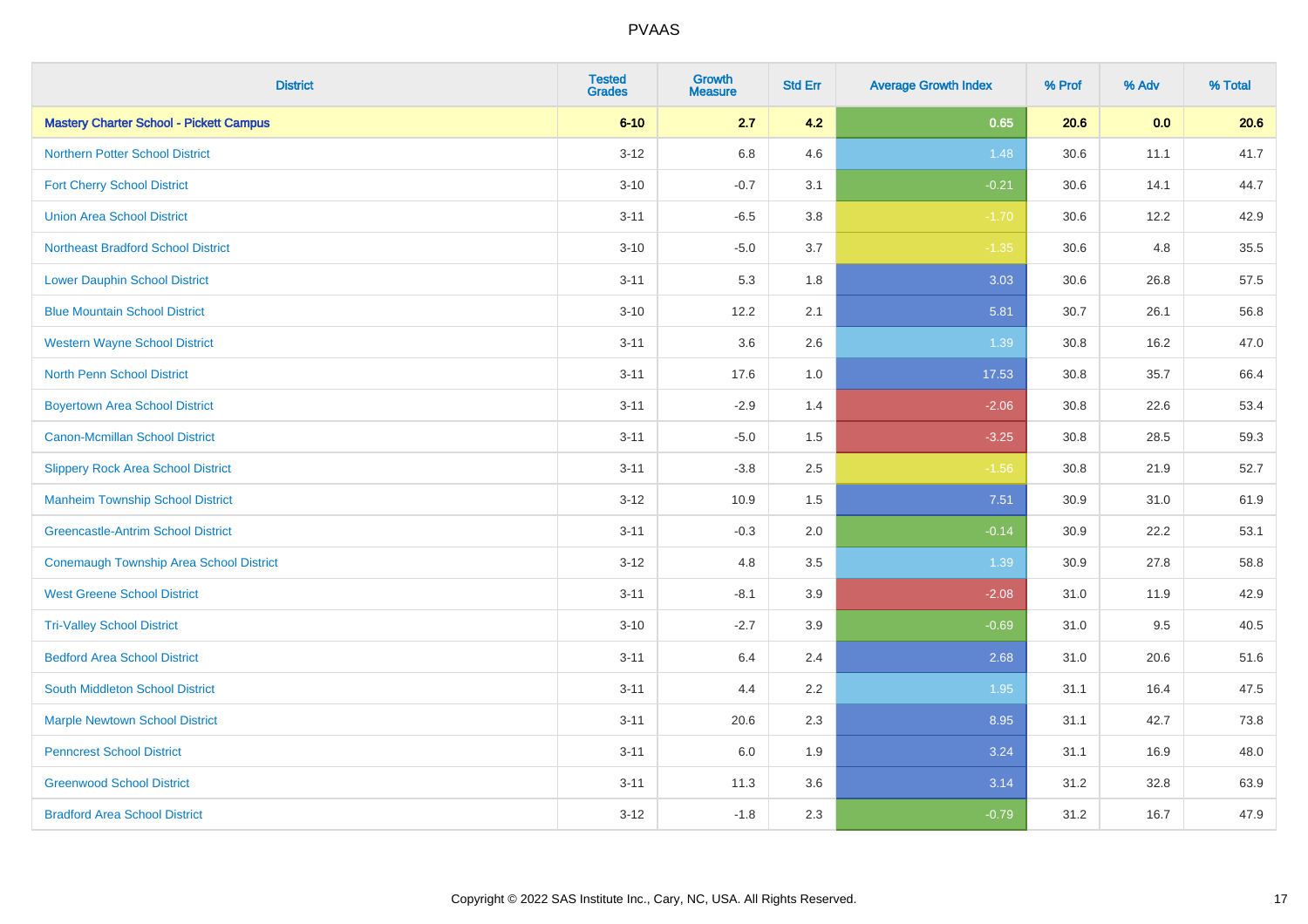| <b>District</b>                                | <b>Tested</b><br><b>Grades</b> | <b>Growth</b><br><b>Measure</b> | <b>Std Err</b> | <b>Average Growth Index</b> | % Prof | % Adv | % Total |
|------------------------------------------------|--------------------------------|---------------------------------|----------------|-----------------------------|--------|-------|---------|
| <b>Mastery Charter School - Pickett Campus</b> | $6 - 10$                       | 2.7                             | 4.2            | 0.65                        | 20.6   | 0.0   | 20.6    |
| <b>Unionville-Chadds Ford School District</b>  | $3 - 11$                       | 15.8                            | 1.7            | 9.12                        | 31.2   | 48.0  | 79.2    |
| <b>Neshaminy School District</b>               | $3 - 11$                       | 8.6                             | 1.3            | 6.56                        | 31.3   | 23.9  | 55.2    |
| <b>Cumberland Valley School District</b>       | $3 - 12$                       | 18.6                            | 1.2            | 15.79                       | 31.3   | 39.2  | 70.5    |
| <b>North Pocono School District</b>            | $3 - 11$                       | 13.1                            | 3.7            | 3.54                        | 31.4   | 33.3  | 64.7    |
| <b>Central York School District</b>            | $3 - 12$                       | 12.9                            | 1.5            | 8.64                        | 31.4   | 24.1  | 55.5    |
| <b>Parkland School District</b>                | $3 - 11$                       | $-3.7$                          | 1.2            | $-3.17$                     | 31.4   | 30.6  | 62.0    |
| <b>Kane Area School District</b>               | $3 - 10$                       | 8.8                             | 2.9            | 3.07                        | 31.4   | 19.8  | 51.2    |
| Millville Area School District                 | $3 - 12$                       | $-5.6$                          | 4.4            | $-1.26$                     | 31.4   | 11.4  | 42.9    |
| <b>New Brighton Area School District</b>       | $3 - 11$                       | $-2.1$                          | 3.2            | $-0.65$                     | 31.5   | 11.1  | 42.6    |
| <b>Panther Valley School District</b>          | $3 - 12$                       | $-13.3$                         | 3.2            | $-4.10$                     | 31.5   | 4.1   | 35.6    |
| New Hope-Solebury School District              | $3 - 11$                       | 28.8                            | 2.9            | 9.77                        | 31.6   | 50.0  | 81.6    |
| <b>Ephrata Area School District</b>            | $3 - 11$                       | $6.8\,$                         | 1.7            | 4.08                        | 31.6   | 17.1  | 48.8    |
| <b>Bald Eagle Area School District</b>         | $3 - 11$                       | 7.6                             | 2.5            | 3.00                        | 31.6   | 15.6  | 47.3    |
| <b>Belle Vernon Area School District</b>       | $3 - 11$                       | 11.1                            | 2.3            | 4.88                        | 31.6   | 25.4  | 57.1    |
| <b>Clarion Area School District</b>            | $3 - 11$                       | 3.2                             | 3.7            | 0.88                        | 31.7   | 13.3  | 45.0    |
| <b>Fleetwood Area School District</b>          | $3 - 10$                       | 10.4                            | 2.0            | 5.19                        | 31.7   | 25.8  | 57.5    |
| <b>North East School District</b>              | $3 - 11$                       | $-5.3$                          | 2.7            | $-1.97$                     | 31.7   | 24.8  | 56.4    |
| <b>Uniontown Area School District</b>          | $3 - 11$                       | $-2.8$                          | 3.1            | $-0.91$                     | 31.7   | 7.3   | 39.0    |
| <b>Spring Cove School District</b>             | $3 - 11$                       | 9.1                             | 2.4            | 3.77                        | 31.8   | 25.4  | 57.1    |
| <b>Montour School District</b>                 | $3 - 11$                       | $-6.1$                          | 2.1            | $-2.95$                     | 31.8   | 23.6  | 55.3    |
| <b>Springfield School District</b>             | $3 - 11$                       | 1.2                             | 1.7            | 0.69                        | 31.8   | 25.2  | 56.9    |
| <b>Allegheny Valley School District</b>        | $3 - 11$                       | $-1.9$                          | 3.9            | $-0.48$                     | 31.8   | 11.4  | 43.2    |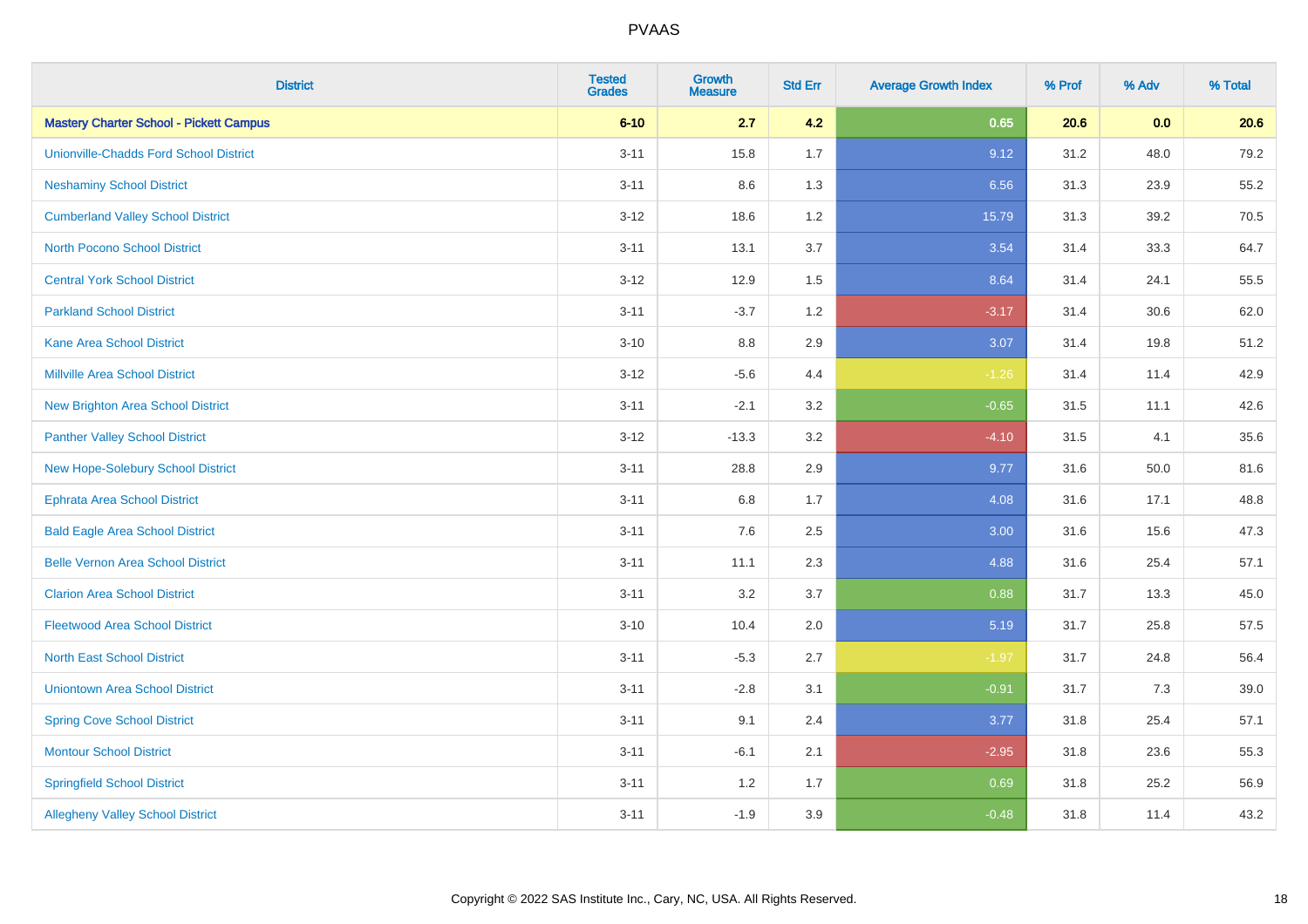| <b>District</b>                                | <b>Tested</b><br><b>Grades</b> | <b>Growth</b><br><b>Measure</b> | <b>Std Err</b> | <b>Average Growth Index</b> | % Prof | % Adv | % Total |
|------------------------------------------------|--------------------------------|---------------------------------|----------------|-----------------------------|--------|-------|---------|
| <b>Mastery Charter School - Pickett Campus</b> | $6 - 10$                       | 2.7                             | 4.2            | 0.65                        | 20.6   | 0.0   | 20.6    |
| <b>Bermudian Springs School District</b>       | $3 - 11$                       | 2.5                             | 2.4            | 1.05                        | 31.8   | 23.5  | 55.3    |
| <b>West Shore School District</b>              | $3 - 12$                       | 2.2                             | 1.3            | 1.68                        | 31.8   | 15.2  | 47.1    |
| <b>Susquehanna Community School District</b>   | $3 - 11$                       | $-4.5$                          | 3.8            | $-1.19$                     | 31.9   | 8.8   | 40.7    |
| <b>Albert Gallatin Area School District</b>    | $3 - 11$                       | $-1.7$                          | 2.3            | $-0.72$                     | 31.9   | 20.7  | 52.7    |
| <b>State College Area School District</b>      | $3 - 11$                       | 24.5                            | 1.3            | 18.59                       | 31.9   | 46.9  | 78.8    |
| <b>Shaler Area School District</b>             | $3 - 11$                       | $-2.1$                          | 1.8            | $-1.18$                     | 32.0   | 13.0  | 45.0    |
| <b>Pennridge School District</b>               | $3 - 10$                       | 7.4                             | 1.5            | 5.10                        | 32.0   | 27.6  | 59.6    |
| <b>Ridley School District</b>                  | $3-12$                         | 0.3                             | 1.6            | 0.21                        | 32.0   | 10.7  | 42.6    |
| <b>Council Rock School District</b>            | $3 - 11$                       | 13.5                            | 1.1            | 12.27                       | 32.0   | 35.4  | 67.4    |
| <b>Baldwin-Whitehall School District</b>       | $3 - 11$                       | $-5.5$                          | 1.9            | $-2.93$                     | 32.0   | 14.7  | 46.7    |
| <b>Wyoming Area School District</b>            | $3 - 10$                       | $-5.5$                          | 2.5            | $-2.21$                     | 32.0   | 9.6   | 41.6    |
| West Middlesex Area School District            | $3 - 10$                       | $-7.4$                          | 3.5            | $-2.11$                     | 32.0   | 9.6   | 41.6    |
| <b>Fort Leboeuf School District</b>            | $3 - 11$                       | 3.5                             | 2.2            | 1.58                        | 32.0   | 16.8  | 48.8    |
| <b>Danville Area School District</b>           | $3 - 11$                       | 18.4                            | 2.6            | 7.19                        | 32.0   | 46.1  | 78.1    |
| <b>Halifax Area School District</b>            | $3 - 11$                       | 5.8                             | 3.5            | 1.64                        | 32.1   | 18.9  | 50.9    |
| <b>Greenville Area School District</b>         | $3 - 11$                       | $-13.2$                         | 3.0            | $-4.45$                     | 32.1   | 4.6   | 36.7    |
| <b>Weatherly Area School District</b>          | $3 - 11$                       | $-5.8$                          | 4.0            | $-1.44$                     | 32.1   | 8.9   | 41.1    |
| <b>Upper Saint Clair School District</b>       | $3 - 11$                       | 13.8                            | 1.8            | 7.86                        | 32.2   | 44.5  | 76.7    |
| <b>Elizabeth Forward School District</b>       | $3 - 11$                       | $-5.5$                          | 2.5            | $-2.25$                     | 32.2   | 12.8  | 45.0    |
| South Fayette Township School District         | $3 - 11$                       | 6.0                             | 1.8            | 3.33                        | 32.2   | 38.3  | 70.5    |
| <b>Phoenixville Area School District</b>       | $3 - 11$                       | 7.3                             | 1.8            | 3.96                        | 32.3   | 27.6  | 59.8    |
| <b>Whitehall-Coplay School District</b>        | $3 - 11$                       | 11.8                            | 1.7            | 7.06                        | 32.3   | 21.7  | 54.0    |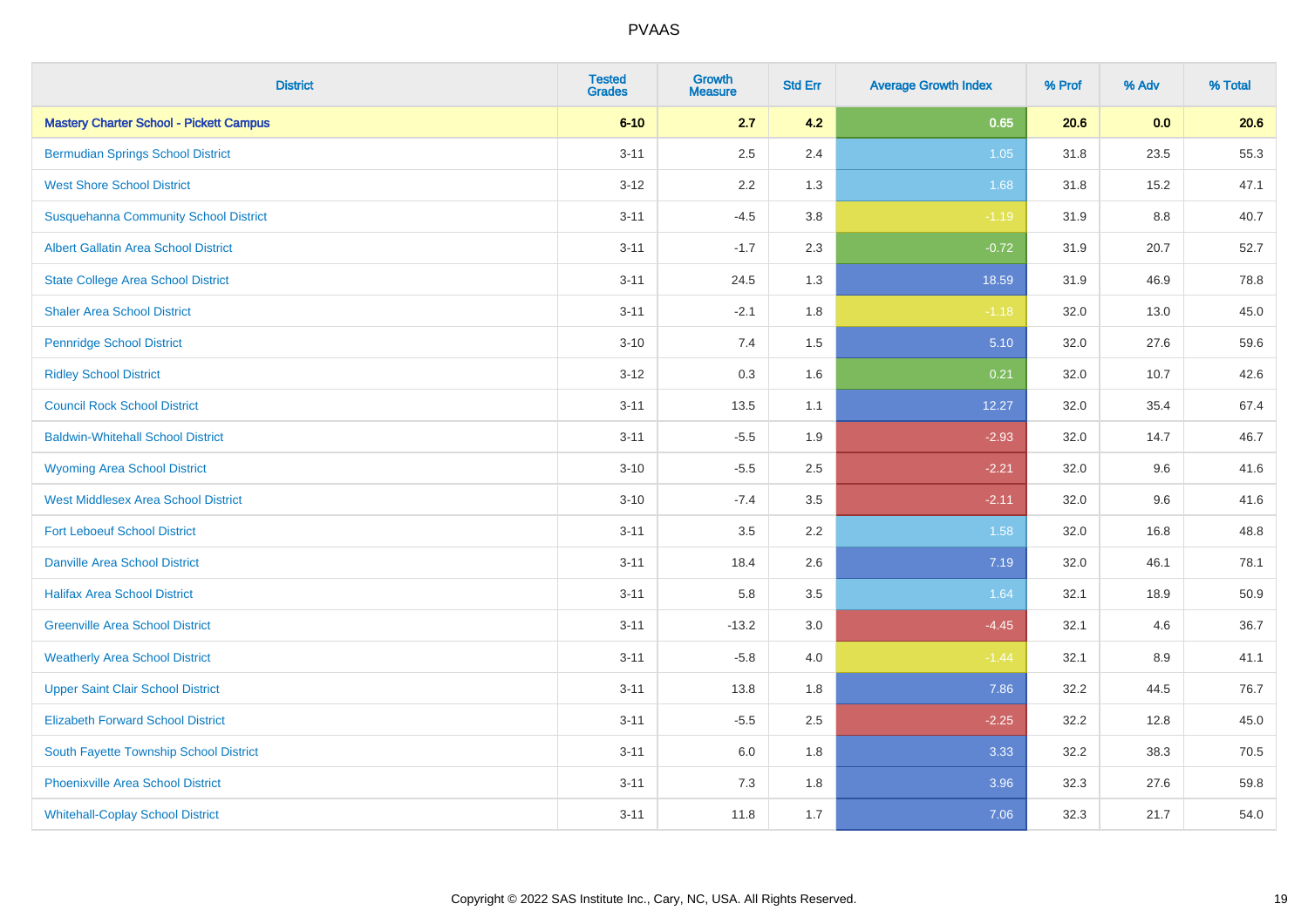| <b>District</b>                                | <b>Tested</b><br><b>Grades</b> | <b>Growth</b><br><b>Measure</b> | <b>Std Err</b> | <b>Average Growth Index</b> | % Prof | % Adv | % Total |
|------------------------------------------------|--------------------------------|---------------------------------|----------------|-----------------------------|--------|-------|---------|
| <b>Mastery Charter School - Pickett Campus</b> | $6 - 10$                       | 2.7                             | 4.2            | 0.65                        | 20.6   | 0.0   | 20.6    |
| <b>Bethlehem-Center School District</b>        | $3 - 10$                       | 2.1                             | 3.5            | 0.59                        | 32.3   | 4.6   | 36.9    |
| <b>Red Lion Area School District</b>           | $3 - 11$                       | 4.5                             | 1.9            | 2.31                        | 32.3   | 21.5  | 53.8    |
| <b>Camp Hill School District</b>               | $3 - 12$                       | 20.7                            | 2.9            | 7.00                        | 32.3   | 41.4  | 73.7    |
| <b>Purchase Line School District</b>           | $3 - 12$                       | 4.3                             | 3.3            | 1.30                        | 32.3   | 9.0   | 41.4    |
| <b>Avon Grove Charter School</b>               | $3 - 11$                       | $9.8\,$                         | 3.1            | 3.18                        | 32.4   | 26.0  | 58.4    |
| <b>Dallas School District</b>                  | $3 - 11$                       | 8.1                             | 2.1            | 3.87                        | 32.4   | 22.4  | 54.8    |
| <b>Northwestern School District</b>            | $3 - 11$                       | $-14.6$                         | 3.2            | $-4.51$                     | 32.5   | 13.7  | 46.2    |
| <b>Highlands School District</b>               | $3 - 11$                       | $-1.3$                          | 2.3            | $-0.55$                     | 32.6   | 10.5  | 43.0    |
| <b>Hollidaysburg Area School District</b>      | $3 - 11$                       | $-2.7$                          | 1.6            | $-1.64$                     | 32.6   | 15.2  | 47.8    |
| Northeastern York School District              | $3 - 11$                       | 3.8                             | 1.8            | 2.11                        | 32.7   | 21.0  | 53.7    |
| Mifflinburg Area School District               | $3 - 11$                       | $-6.0$                          | 2.1            | $-2.87$                     | 32.7   | 13.3  | 46.0    |
| Southern Huntingdon County School District     | $3 - 11$                       | $-5.9$                          | 3.4            | $-1.76$                     | 32.8   | 4.9   | 37.7    |
| <b>East Penn School District</b>               | $3 - 11$                       | 8.9                             | 1.2            | 7.61                        | 32.8   | 26.4  | 59.2    |
| <b>Derry Township School District</b>          | $3 - 10$                       | 20.1                            | 2.0            | 10.20                       | 32.8   | 46.9  | 79.7    |
| <b>Armstrong School District</b>               | $3 - 11$                       | 9.8                             | 1.6            | 6.22                        | 32.8   | 24.6  | 57.4    |
| <b>Reach Cyber Charter School</b>              | $3 - 11$                       | 1.4                             | 3.6            | 0.40                        | 32.9   | 15.2  | 48.1    |
| <b>Plum Borough School District</b>            | $3 - 11$                       | $-9.4$                          | 2.4            | $-3.98$                     | 32.9   | 27.4  | 60.4    |
| <b>Radnor Township School District</b>         | $3 - 12$                       | $7.5\,$                         | 1.9            | 4.03                        | 33.0   | 38.3  | 71.3    |
| <b>Upper Adams School District</b>             | $3 - 11$                       | 0.9                             | 2.5            | 0.37                        | 33.0   | 17.0  | 50.0    |
| <b>Dover Area School District</b>              | $3 - 12$                       | 7.1                             | 1.9            | 3.78                        | 33.0   | 18.7  | 51.7    |
| Pennsylvania Leadership Charter School         | $3 - 11$                       | $8.0\,$                         | 1.9            | 4.22                        | 33.1   | 27.8  | 60.9    |
| <b>Crestwood School District</b>               | $3 - 11$                       | $-3.4$                          | 2.2            | $-1.52$                     | 33.1   | 21.7  | 54.9    |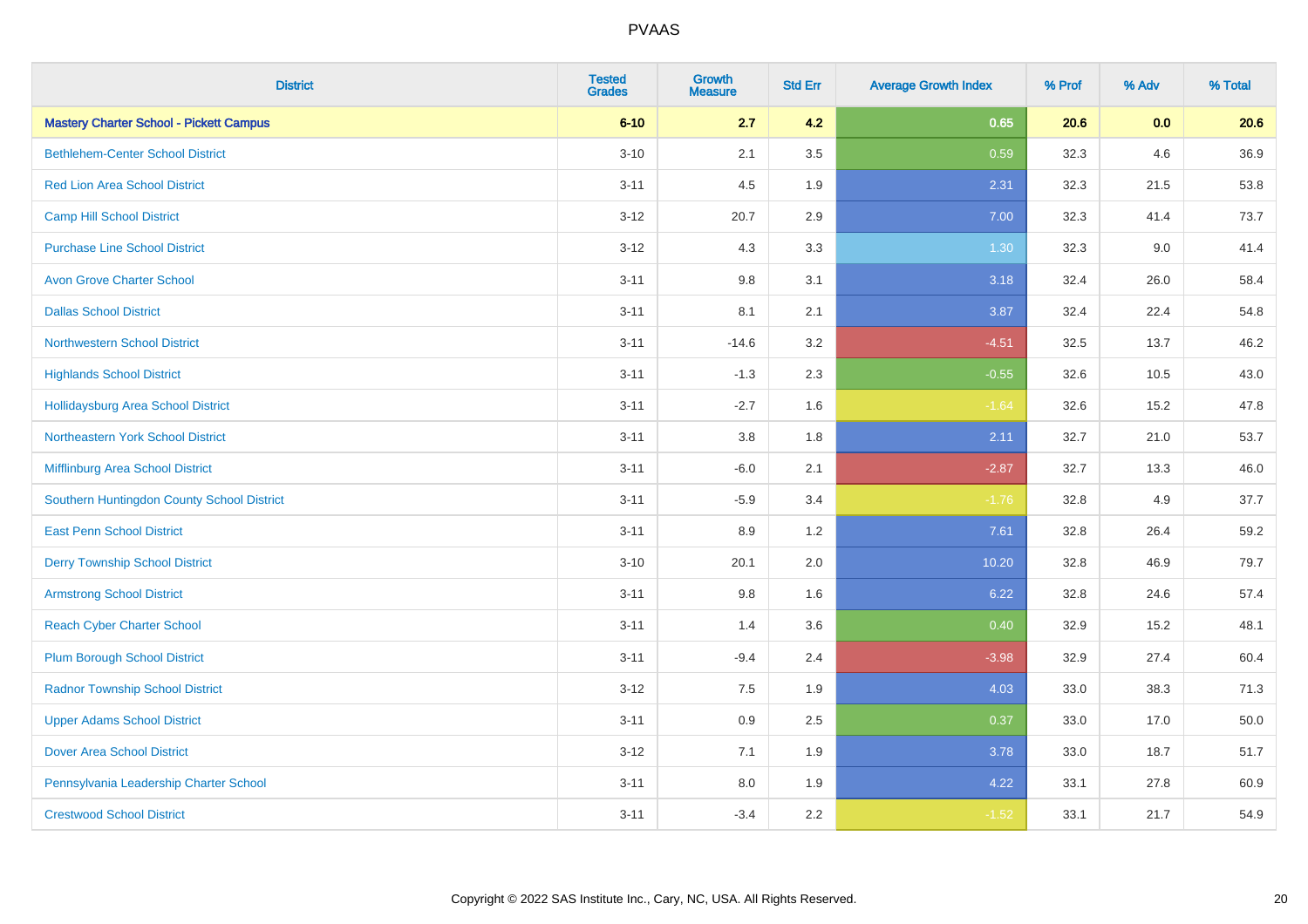| <b>District</b>                                | <b>Tested</b><br><b>Grades</b> | <b>Growth</b><br><b>Measure</b> | <b>Std Err</b> | <b>Average Growth Index</b> | % Prof | % Adv | % Total |
|------------------------------------------------|--------------------------------|---------------------------------|----------------|-----------------------------|--------|-------|---------|
| <b>Mastery Charter School - Pickett Campus</b> | $6 - 10$                       | 2.7                             | 4.2            | 0.65                        | 20.6   | 0.0   | 20.6    |
| <b>Chestnut Ridge School District</b>          | $3 - 12$                       | $4.0\,$                         | 2.9            | 1.38                        | 33.2   | 11.0  | 44.2    |
| <b>Southmoreland School District</b>           | $3 - 11$                       | $-12.5$                         | 3.1            | $-4.04$                     | 33.3   | 15.5  | 48.8    |
| Mount Pleasant Area School District            | $3 - 11$                       | $-5.4$                          | 2.3            | $-2.37$                     | 33.3   | 8.7   | 42.0    |
| Salisbury-Elk Lick School District             | $3 - 11$                       | $-8.4$                          | 5.8            | $-1.45$                     | 33.3   | 5.6   | 38.9    |
| <b>Harmony Area School District</b>            | $3 - 10$                       | $-5.7$                          | 5.0            | $-1.13$                     | 33.3   | 0.0   | 33.3    |
| <b>Westmont Hilltop School District</b>        | $3 - 11$                       | $-1.0$                          | 2.8            | $-0.36$                     | 33.3   | 14.7  | 48.0    |
| <b>Galeton Area School District</b>            | $3 - 11$                       | 5.4                             | 5.4            | 1.01                        | 33.3   | 22.2  | 55.6    |
| <b>Wallingford-Swarthmore School District</b>  | $3 - 10$                       | 5.0                             | 2.2            | 2.25                        | 33.3   | 37.1  | 70.4    |
| Allegheny-Clarion Valley School District       | $3 - 10$                       | 12.3                            | 4.1            | 3.03                        | 33.3   | 19.0  | 52.4    |
| <b>Iroquois School District</b>                | $3 - 11$                       | 13.6                            | 2.8            | 4.83                        | 33.3   | 16.0  | 49.4    |
| <b>Avon Grove School District</b>              | $3 - 10$                       | 7.6                             | 1.4            | 5.29                        | 33.7   | 33.2  | 67.0    |
| <b>Wayne Highlands School District</b>         | $3 - 11$                       | 22.5                            | 2.5            | 9.16                        | 33.8   | 40.4  | 74.2    |
| <b>Quakertown Community School District</b>    | $3 - 12$                       | $-4.3$                          | 1.5            | $-2.79$                     | 33.8   | 20.1  | 53.8    |
| <b>Abington Heights School District</b>        | $3 - 11$                       | 6.7                             | 1.7            | 4.00                        | 33.8   | 31.7  | 65.5    |
| <b>Great Valley School District</b>            | $3 - 11$                       | 5.4                             | 2.0            | 2.77                        | 33.8   | 33.5  | 67.3    |
| <b>Apollo-Ridge School District</b>            | $3 - 12$                       | 9.5                             | 3.0            | 3.23                        | 34.0   | 9.4   | 43.4    |
| <b>General Mclane School District</b>          | $3 - 11$                       | $-10.7$                         | 2.4            | $-4.40$                     | 34.0   | 15.6  | 49.6    |
| <b>Hermitage School District</b>               | $3-12$                         | 14.0                            | 2.5            | 5.59                        | 34.0   | 27.0  | 61.0    |
| <b>Jenkintown School District</b>              | $3 - 11$                       | $-7.9$                          | 4.1            | $-1.92$                     | 34.1   | 27.3  | 61.4    |
| <b>Warrior Run School District</b>             | $3 - 11$                       | 10.5                            | 2.7            | 3.86                        | 34.1   | 16.8  | 50.9    |
| <b>Ligonier Valley School District</b>         | $3 - 11$                       | $-10.8$                         | 3.1            | $-3.43$                     | 34.1   | 5.8   | 39.9    |
| <b>Donegal School District</b>                 | $3 - 12$                       | 5.9                             | 2.2            | 2.72                        | 34.1   | 23.1  | 57.2    |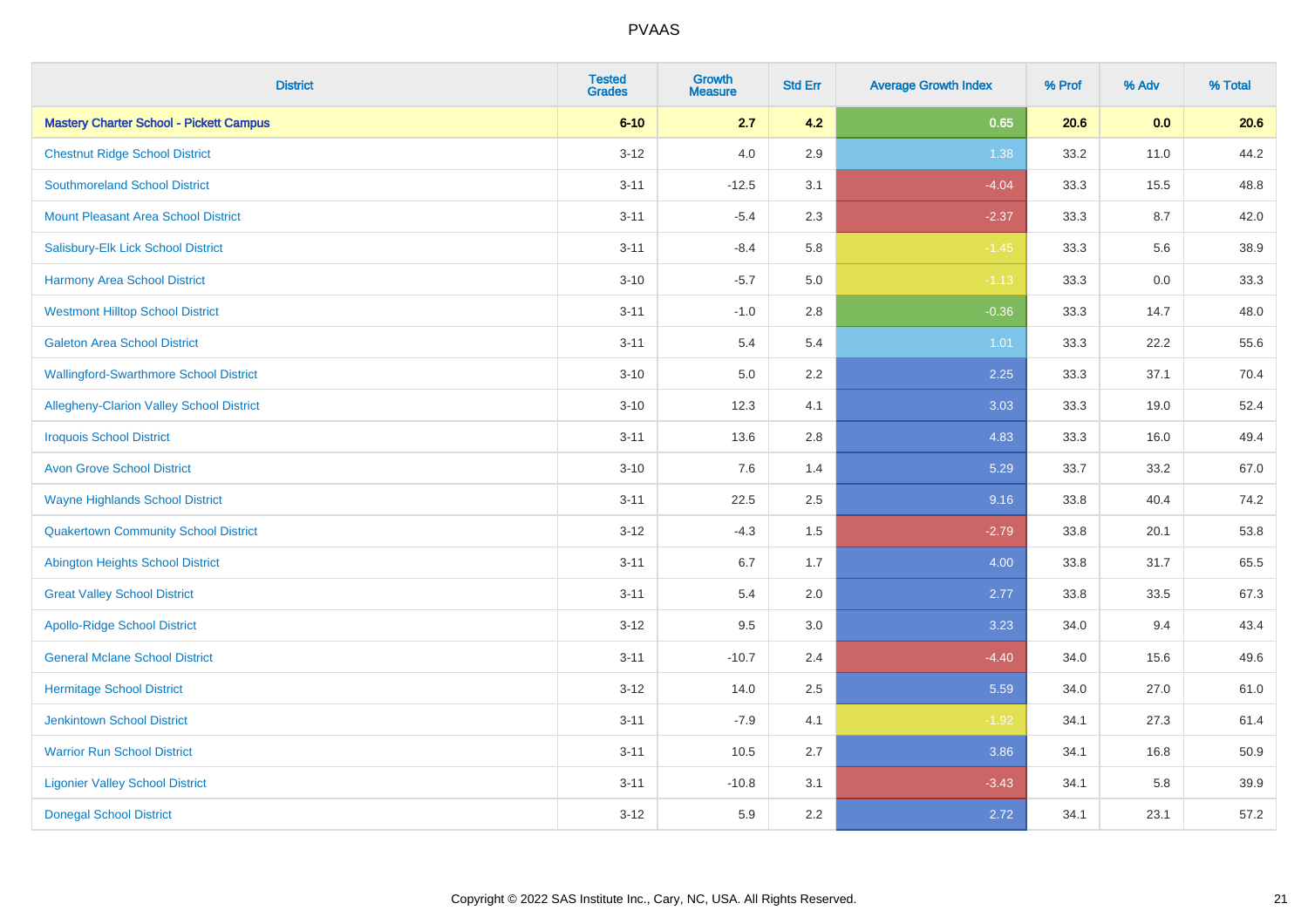| <b>District</b>                                | <b>Tested</b><br><b>Grades</b> | <b>Growth</b><br><b>Measure</b> | <b>Std Err</b> | <b>Average Growth Index</b> | % Prof | % Adv | % Total |
|------------------------------------------------|--------------------------------|---------------------------------|----------------|-----------------------------|--------|-------|---------|
| <b>Mastery Charter School - Pickett Campus</b> | $6 - 10$                       | 2.7                             | 4.2            | 0.65                        | 20.6   | 0.0   | 20.6    |
| <b>Everett Area School District</b>            | $3 - 11$                       | $-1.1$                          | 3.1            | $-0.34$                     | 34.2   | 13.2  | 47.4    |
| <b>Middletown Area School District</b>         | $3 - 11$                       | $-3.4$                          | 2.4            | $-1.44$                     | 34.3   | 15.2  | 49.4    |
| <b>Palmerton Area School District</b>          | $3 - 11$                       | $-0.9$                          | 2.7            | $-0.34$                     | 34.3   | 14.3  | 48.6    |
| <b>Tamaqua Area School District</b>            | $3 - 12$                       | 6.5                             | 2.4            | 2.72                        | 34.3   | 17.5  | 51.8    |
| <b>Upper Merion Area School District</b>       | $3 - 11$                       | 14.0                            | 2.0            | 7.15                        | 34.4   | 32.6  | 67.0    |
| <b>Moon Area School District</b>               | $3 - 11$                       | 1.5                             | 1.8            | 0.86                        | 34.5   | 25.5  | 60.0    |
| <b>Harbor Creek School District</b>            | $3 - 11$                       | 13.4                            | 2.3            | 5.80                        | 34.5   | 40.7  | 75.2    |
| <b>Hopewell Area School District</b>           | $3 - 11$                       | 0.8                             | 2.6            | 0.31                        | 34.5   | 12.4  | 46.9    |
| <b>Millcreek Township School District</b>      | $3 - 11$                       | 9.1                             | 1.4            | 6.61                        | 34.5   | 30.1  | 64.6    |
| <b>Evergreen Community Charter School</b>      | $6 - 11$                       | $-1.1$                          | 4.7            | $-0.23$                     | 34.6   | 26.9  | 61.5    |
| <b>Blackhawk School District</b>               | $3 - 11$                       | 2.0                             | 2.3            | 0.87                        | 34.6   | 20.7  | 55.3    |
| <b>Coudersport Area School District</b>        | $3 - 11$                       | 14.8                            | 3.4            | 4.33                        | 34.7   | 28.0  | 62.7    |
| <b>Upper Dublin School District</b>            | $3 - 12$                       | 2.1                             | 1.8            | 1.19                        | 34.7   | 30.0  | 64.7    |
| West Jefferson Hills School District           | $3 - 11$                       | 1.9                             | 1.9            | 0.99                        | 34.8   | 27.3  | 62.1    |
| <b>Derry Area School District</b>              | $3 - 11$                       | $-11.8$                         | 2.6            | $-4.53$                     | 34.8   | 6.1   | 40.9    |
| <b>Avella Area School District</b>             | $3 - 12$                       | 1.6                             | 4.7            | 0.34                        | 34.8   | 7.2   | 42.0    |
| <b>Steel Valley School District</b>            | $3 - 11$                       | 11.1                            | 3.3            | 3.33                        | 34.8   | 10.1  | 44.9    |
| <b>Central Bucks School District</b>           | $3 - 11$                       | 15.5                            | 0.9            | 17.94                       | 34.8   | 41.4  | 76.2    |
| <b>Annville-Cleona School District</b>         | $3 - 12$                       | 1.1                             | 2.4            | 0.45                        | 34.8   | 13.6  | 48.5    |
| <b>Garnet Valley School District</b>           | $3 - 10$                       | 0.2                             | 1.7            | 0.13                        | 34.9   | 26.4  | 61.3    |
| <b>Cameron County School District</b>          | $3 - 12$                       | $-5.0$                          | 4.4            | $-1.12$                     | 34.9   | 4.8   | 39.7    |
| <b>Athens Area School District</b>             | $3 - 11$                       | 2.6                             | 2.3            | 1.11                        | 34.9   | 12.3  | 47.3    |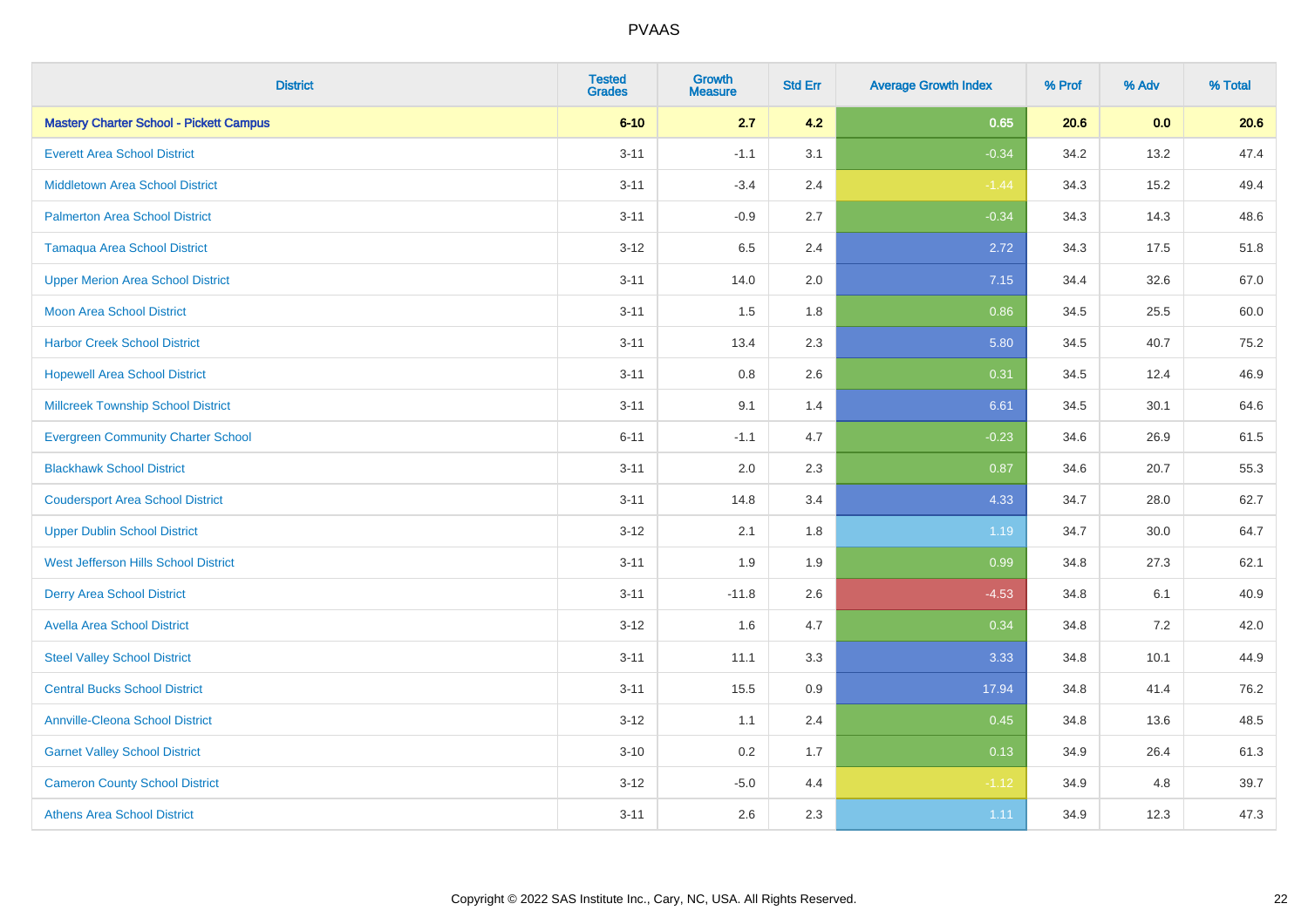| <b>District</b>                                 | <b>Tested</b><br><b>Grades</b> | <b>Growth</b><br><b>Measure</b> | <b>Std Err</b> | <b>Average Growth Index</b> | % Prof | % Adv | % Total |
|-------------------------------------------------|--------------------------------|---------------------------------|----------------|-----------------------------|--------|-------|---------|
| <b>Mastery Charter School - Pickett Campus</b>  | $6 - 10$                       | 2.7                             | 4.2            | 0.65                        | 20.6   | 0.0   | 20.6    |
| <b>Conestoga Valley School District</b>         | $3 - 11$                       | 2.4                             | 1.7            | 1.43                        | 35.0   | 23.5  | 58.5    |
| <b>Keystone School District</b>                 | $3 - 11$                       | 7.8                             | 5.7            | 1.37                        | 35.0   | 45.0  | 80.0    |
| <b>Perkiomen Valley School District</b>         | $3 - 11$                       | 2.7                             | 1.5            | 1.83                        | 35.0   | 25.3  | 60.3    |
| <b>Mohawk Area School District</b>              | $3 - 11$                       | $-10.5$                         | 2.8            | $-3.75$                     | 35.1   | 10.6  | 45.7    |
| Mechanicsburg Area School District              | $3 - 11$                       | $-5.7$                          | 1.6            | $-3.48$                     | 35.1   | 16.0  | 51.2    |
| <b>Mifflin County School District</b>           | $3 - 11$                       | 12.3                            | 1.6            | 7.69                        | 35.1   | 15.1  | 50.3    |
| <b>Peters Township School District</b>          | $3 - 11$                       | 14.1                            | 1.7            | 8.16                        | 35.2   | 41.6  | 76.8    |
| <b>Rose Tree Media School District</b>          | $3 - 10$                       | $-2.8$                          | 2.1            | $-1.33$                     | 35.2   | 29.6  | 64.8    |
| <b>Tredyffrin-Easttown School District</b>      | $3 - 10$                       | 8.7                             | 2.4            | 3.57                        | 35.2   | 35.8  | 71.0    |
| <b>Eastern Lancaster County School District</b> | $3 - 12$                       | 2.9                             | 3.2            | 0.91                        | 35.2   | 36.4  | 71.6    |
| Saint Marys Area School District                | $3 - 11$                       | 6.0                             | 2.2            | 2.69                        | 35.4   | 18.3  | 53.7    |
| <b>Wilson Area School District</b>              | $3 - 11$                       | $-0.3$                          | 2.4            | $-0.12$                     | 35.4   | 14.6  | 50.0    |
| Lampeter-Strasburg School District              | $3 - 12$                       | 11.0                            | 1.9            | 5.69                        | 35.4   | 32.3  | 67.7    |
| Pocono Mountain School District                 | $3 - 12$                       | $-4.3$                          | 1.8            | $-2.43$                     | 35.5   | 17.1  | 52.6    |
| <b>Dubois Area School District</b>              | $3 - 11$                       | $-2.8$                          | 2.0            | $-1.37$                     | 35.5   | 19.0  | 54.6    |
| Johnsonburg Area School District                | $3 - 11$                       | 5.0                             | 3.9            | 1.27                        | 35.5   | 11.8  | 47.4    |
| <b>Northgate School District</b>                | $3 - 11$                       | $-3.0$                          | 3.4            | $-0.85$                     | 35.6   | 6.8   | 42.4    |
| <b>Benton Area School District</b>              | $3 - 10$                       | 8.1                             | 4.0            | 2.01                        | 35.7   | 28.6  | 64.3    |
| <b>Gateway School District</b>                  | $3 - 11$                       | 3.1                             | 2.0            | 1.55                        | 35.7   | 18.5  | 54.2    |
| <b>Riverside Beaver County School District</b>  | $3 - 11$                       | $-5.5$                          | 2.7            | $-2.03$                     | 35.8   | 23.2  | 59.0    |
| <b>Otto-Eldred School District</b>              | $3 - 11$                       | $-0.5$                          | 3.5            | $-0.13$                     | 35.8   | 10.5  | 46.3    |
| <b>Lewisburg Area School District</b>           | $3 - 11$                       | 1.7                             | 2.4            | 0.72                        | 35.9   | 35.9  | 71.8    |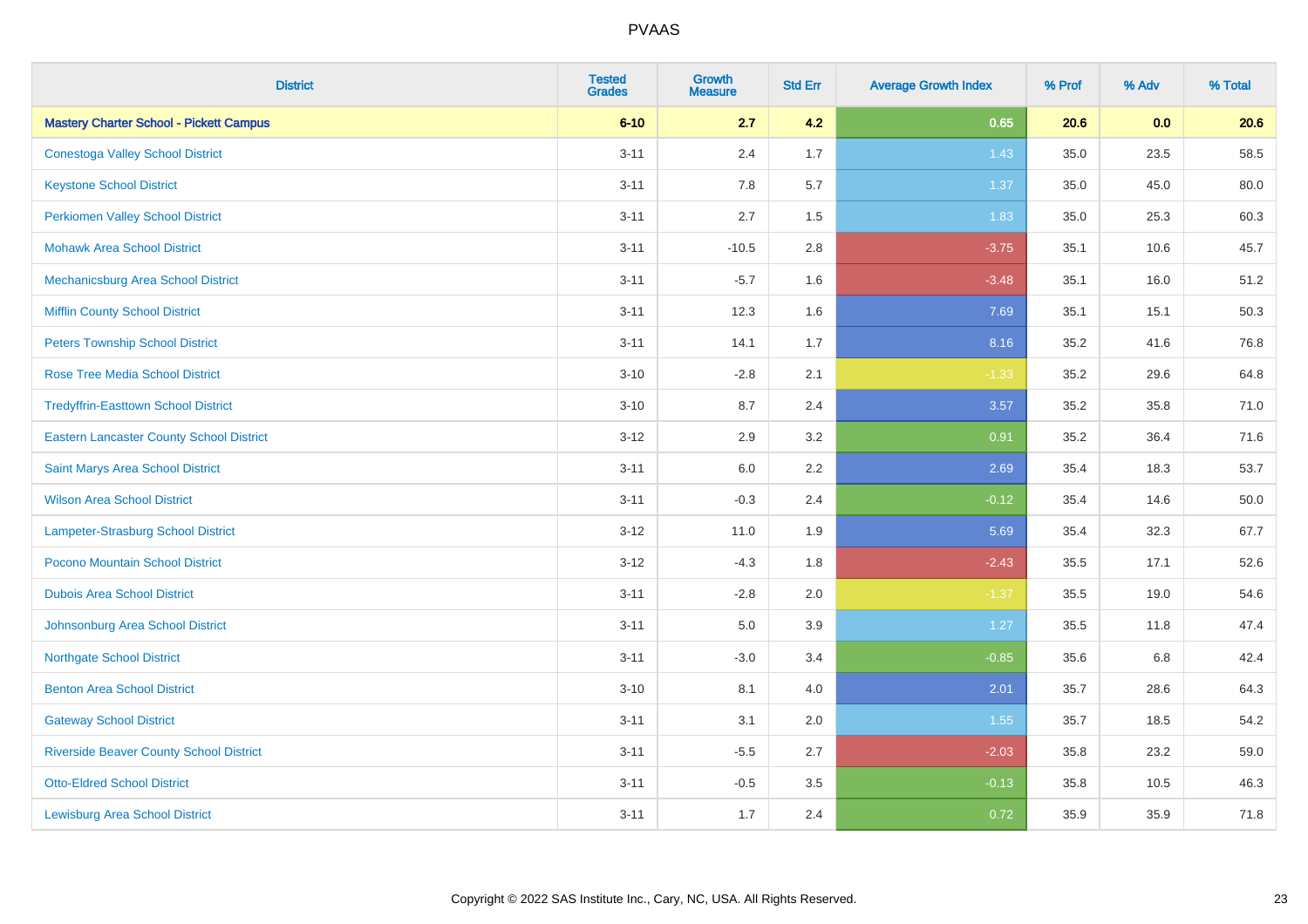| <b>District</b>                                | <b>Tested</b><br><b>Grades</b> | <b>Growth</b><br><b>Measure</b> | <b>Std Err</b> | <b>Average Growth Index</b> | % Prof | % Adv | % Total |
|------------------------------------------------|--------------------------------|---------------------------------|----------------|-----------------------------|--------|-------|---------|
| <b>Mastery Charter School - Pickett Campus</b> | $6 - 10$                       | 2.7                             | 4.2            | 0.65                        | 20.6   | 0.0   | 20.6    |
| <b>Avonworth School District</b>               | $3 - 10$                       | $-6.2$                          | 2.3            | $-2.68$                     | 35.9   | 14.1  | 50.0    |
| <b>Methacton School District</b>               | $3 - 11$                       | 11.0                            | 1.6            | 6.94                        | 36.0   | 33.6  | 69.6    |
| <b>South Western School District</b>           | $3 - 12$                       | 2.5                             | 1.7            | 1.48                        | 36.2   | 19.7  | 55.9    |
| Lehigh Career & Technical Institute            | $10 - 12$                      | $-0.7$                          | 6.3            | $-0.11$                     | 36.4   | 4.6   | 40.9    |
| <b>West Chester Area School District</b>       | $3 - 11$                       | $-2.1$                          | $1.2$          | $-1.83$                     | 36.4   | 23.2  | 59.6    |
| South Eastern School District                  | $3 - 11$                       | $-1.0$                          | 1.8            | $-0.55$                     | 36.4   | 17.1  | 53.5    |
| <b>Elizabethtown Area School District</b>      | $3 - 12$                       | 7.1                             | 1.7            | 4.19                        | 36.4   | 27.6  | 64.0    |
| <b>Bloomsburg Area School District</b>         | $3 - 10$                       | 4.3                             | 3.4            | 1.26                        | 36.5   | 20.6  | 57.1    |
| <b>Tyrone Area School District</b>             | $3 - 12$                       | 29.2                            | 2.3            | 12.86                       | 36.6   | 29.1  | 65.7    |
| <b>Delaware Valley School District</b>         | $3 - 11$                       | 15.7                            | 1.6            | 9.62                        | 36.7   | 32.1  | 68.8    |
| <b>Mars Area School District</b>               | $3 - 10$                       | 6.6                             | 1.9            | 3.45                        | 36.7   | 32.4  | 69.1    |
| <b>Haverford Township School District</b>      | $3 - 11$                       | 1.4                             | 1.4            | 1.05                        | 36.7   | 26.3  | 63.0    |
| East Pennsboro Area School District            | $3 - 11$                       | 4.8                             | 2.1            | 2.26                        | 36.8   | 16.9  | 53.7    |
| <b>Dallastown Area School District</b>         | $3 - 11$                       | 19.9                            | 1.4            | 14.14                       | 36.8   | 34.2  | 71.0    |
| <b>Owen J Roberts School District</b>          | $3 - 11$                       | $-3.5$                          | 1.5            | $-2.27$                     | 36.8   | 24.4  | 61.2    |
| <b>Loyalsock Township School District</b>      | $3-12$                         | 26.7                            | 2.7            | 9.92                        | 36.8   | 35.1  | 71.9    |
| <b>Tuscarora School District</b>               | $3 - 11$                       | 13.4                            | 2.2            | 6.20                        | 37.1   | 26.3  | 63.4    |
| <b>Springfield Township School District</b>    | $3 - 11$                       | $-3.9$                          | 3.1            | $-1.27$                     | 37.2   | 30.8  | 68.1    |
| <b>West Allegheny School District</b>          | $3 - 12$                       | 8.6                             | 2.0            | 4.34                        | 37.3   | 27.2  | 64.5    |
| <b>Oley Valley School District</b>             | $3 - 11$                       | 1.4                             | 2.4            | 0.56                        | 37.4   | 23.9  | 61.4    |
| <b>Freeport Area School District</b>           | $3 - 10$                       | $-0.2$                          | 2.1            | $-0.10$                     | 37.4   | 29.8  | 67.2    |
| <b>Upper Dauphin Area School District</b>      | $3 - 11$                       | 16.5                            | 5.1            | 3.26                        | 37.5   | 26.8  | 64.3    |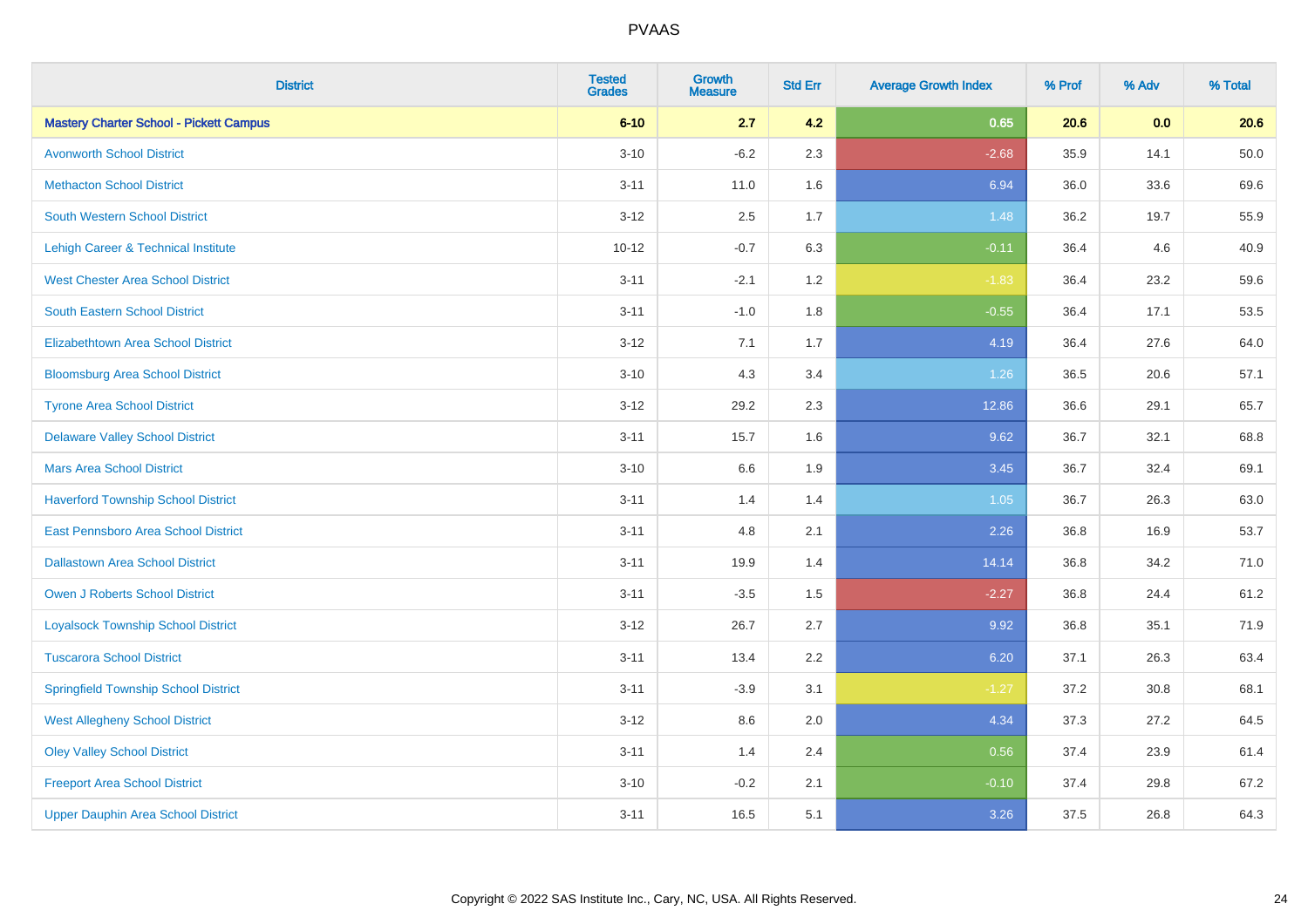| <b>District</b>                                    | <b>Tested</b><br><b>Grades</b> | <b>Growth</b><br><b>Measure</b> | <b>Std Err</b> | <b>Average Growth Index</b> | % Prof | % Adv | % Total |
|----------------------------------------------------|--------------------------------|---------------------------------|----------------|-----------------------------|--------|-------|---------|
| <b>Mastery Charter School - Pickett Campus</b>     | $6 - 10$                       | 2.7                             | 4.2            | 0.65                        | 20.6   | 0.0   | 20.6    |
| <b>Muncy School District</b>                       | $3 - 11$                       | 6.9                             | 3.3            | 2.12                        | 37.6   | 18.8  | 56.4    |
| <b>Southern York County School District</b>        | $3 - 11$                       | 15.5                            | 1.8            | 8.48                        | 37.6   | 29.2  | 66.8    |
| <b>Norwin School District</b>                      | $3 - 11$                       | $-1.1$                          | 1.6            | $-0.70$                     | 37.7   | 27.6  | 65.2    |
| Leechburg Area School District                     | $3 - 11$                       | 7.0                             | 3.9            | 1.79                        | 37.7   | 4.9   | 42.6    |
| <b>Pennsbury School District</b>                   | $3 - 11$                       | 5.6                             | 1.3            | 4.38                        | 37.7   | 27.7  | 65.4    |
| <b>Central Valley School District</b>              | $3 - 10$                       | 4.7                             | 2.6            | 1.83                        | 37.8   | 18.5  | 56.3    |
| <b>Montrose Area School District</b>               | $3 - 10$                       | 12.3                            | 2.8            | 4.41                        | 37.8   | 28.9  | 66.7    |
| <b>South Butler County School District</b>         | $3 - 10$                       | 6.3                             | 2.2            | 2.80                        | 37.8   | 19.2  | 57.0    |
| <b>Hampton Township School District</b>            | $3 - 11$                       | 7.4                             | 2.0            | 3.79                        | 37.9   | 39.2  | 77.0    |
| <b>Homer-Center School District</b>                | $3 - 11$                       | 8.8                             | 3.5            | 2.53                        | 38.0   | 17.7  | 55.8    |
| <b>Lower Moreland Township School District</b>     | $3 - 11$                       | 8.7                             | 2.0            | 4.35                        | 38.2   | 33.2  | 71.4    |
| South Williamsport Area School District            | $3 - 10$                       | 0.9                             | 3.1            | 0.31                        | 38.4   | 11.6  | 50.0    |
| <b>Littlestown Area School District</b>            | $3 - 11$                       | 28.7                            | 2.4            | 11.83                       | 38.4   | 29.3  | 67.7    |
| <b>Kutztown Area School District</b>               | $3 - 12$                       | 9.3                             | 2.8            | 3.34                        | 38.5   | 14.6  | 53.2    |
| <b>Wyalusing Area School District</b>              | $3-12$                         | 5.7                             | 3.2            | 1.78                        | 38.6   | 12.9  | 51.4    |
| <b>United School District</b>                      | $3 - 11$                       | 6.3                             | 3.3            | 1.89                        | 38.8   | 16.3  | 55.0    |
| <b>Twin Valley School District</b>                 | $3 - 12$                       | $-3.2$                          | 1.9            | $-1.68$                     | 38.8   | 19.8  | 58.6    |
| Palmyra Area School District                       | $3 - 11$                       | 16.2                            | 1.8            | 9.02                        | 38.8   | 34.0  | 72.8    |
| <b>Newport School District</b>                     | $3 - 12$                       | $3.8\,$                         | 3.3            | 1.17                        | 38.8   | 10.4  | 49.2    |
| <b>Montoursville Area School District</b>          | $3 - 12$                       | $-8.4$                          | 2.6            | $-3.17$                     | 38.8   | 18.2  | 57.0    |
| <b>Souderton Area School District</b>              | $3 - 11$                       | 18.5                            | 1.4            | 12.86                       | 39.2   | 31.2  | 70.4    |
| <b>Lincoln Park Performing Arts Charter School</b> | $7 - 11$                       | $-14.9$                         | 2.7            | $-5.45$                     | 39.3   | 8.9   | 48.2    |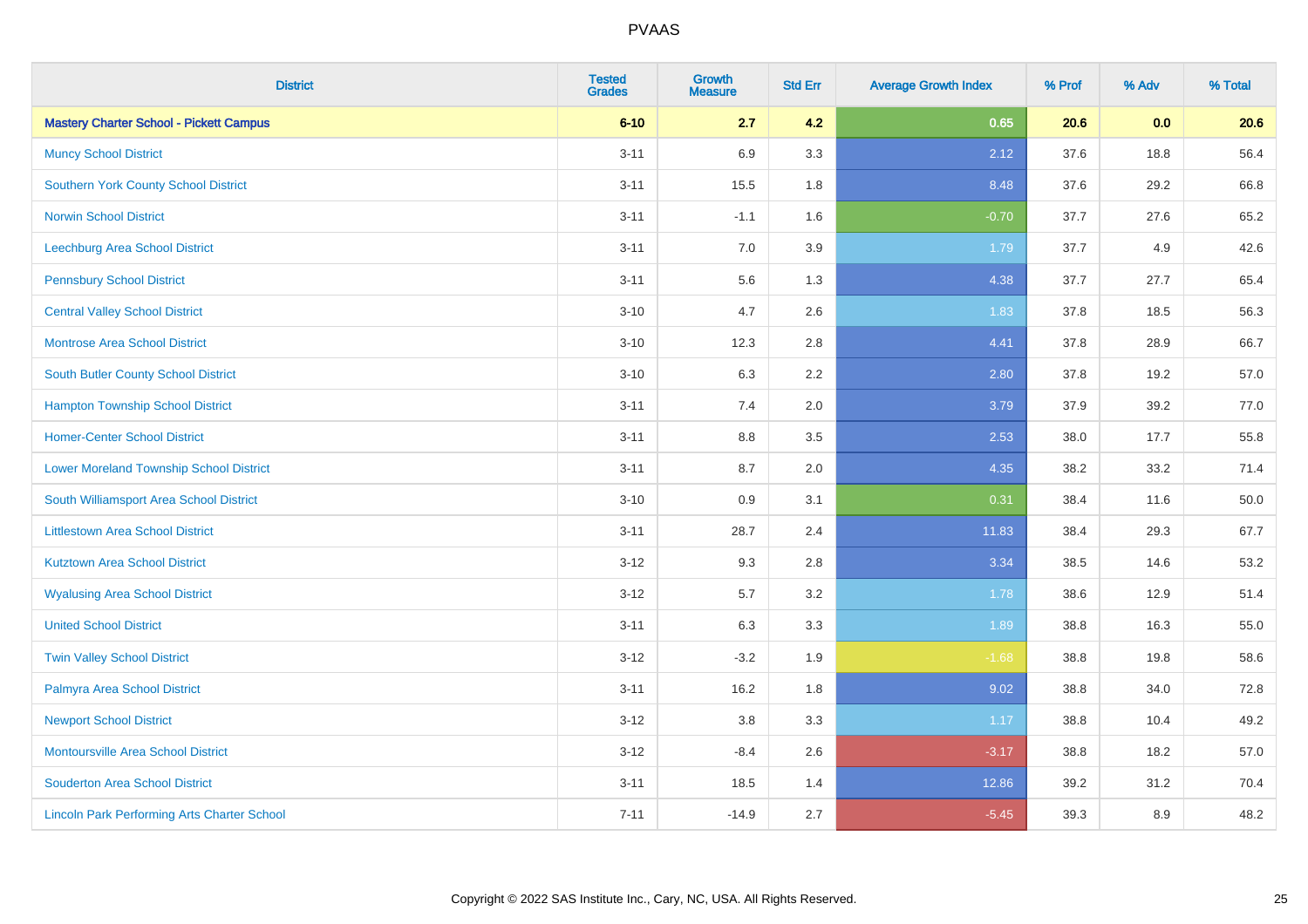| <b>District</b>                                | <b>Tested</b><br><b>Grades</b> | <b>Growth</b><br><b>Measure</b> | <b>Std Err</b> | <b>Average Growth Index</b> | % Prof | % Adv | % Total |
|------------------------------------------------|--------------------------------|---------------------------------|----------------|-----------------------------|--------|-------|---------|
| <b>Mastery Charter School - Pickett Campus</b> | $6 - 10$                       | 2.7                             | 4.2            | 0.65                        | 20.6   | 0.0   | 20.6    |
| <b>Jersey Shore Area School District</b>       | $3 - 11$                       | 0.7                             | 2.5            | 0.27                        | 39.3   | 13.6  | 52.9    |
| <b>Southern Lehigh School District</b>         | $3 - 11$                       | $-4.1$                          | 2.1            | $-1.94$                     | 39.3   | 28.0  | 67.2    |
| Mt Lebanon School District                     | $3 - 11$                       | 2.4                             | 1.3            | 1.79                        | 39.3   | 37.4  | 76.8    |
| <b>Quaker Valley School District</b>           | $3 - 11$                       | 12.2                            | 2.5            | 4.90                        | 39.5   | 26.4  | 65.9    |
| <b>Chichester School District</b>              | $3 - 11$                       | $-1.8$                          | 4.2            | $-0.44$                     | 40.0   | 14.0  | 54.0    |
| <b>Bethel Park School District</b>             | $3 - 11$                       | $-4.4$                          | 1.7            | $-2.62$                     | 40.1   | 27.3  | 67.4    |
| <b>Richland School District</b>                | $3 - 11$                       | $-6.9$                          | 2.6            | $-2.63$                     | 40.1   | 20.9  | 61.0    |
| <b>Line Mountain School District</b>           | $3 - 11$                       | 11.7                            | 3.9            | 3.01                        | 40.4   | 42.3  | 82.7    |
| <b>Seneca Valley School District</b>           | $3 - 11$                       | 0.8                             | 1.4            | 0.54                        | 40.6   | 25.2  | 65.8    |
| <b>Bellwood-Antis School District</b>          | $3 - 10$                       | 3.5                             | 2.8            | 1.24                        | 40.9   | 19.4  | 60.2    |
| <b>Greater Latrobe School District</b>         | $3 - 11$                       | $-14.1$                         | 2.0            | $-7.14$                     | 41.0   | 12.6  | 53.6    |
| <b>Windber Area School District</b>            | $3 - 11$                       | $-11.9$                         | 3.0            | $-3.94$                     | 41.0   | 10.3  | 51.3    |
| <b>Sharpsville Area School District</b>        | $3 - 11$                       | 3.8                             | 3.7            | 1.04                        | 41.1   | 23.2  | 64.3    |
| <b>Brockway Area School District</b>           | $3 - 11$                       | $-0.4$                          | 3.5            | $-0.11$                     | 41.2   | 13.8  | 55.0    |
| <b>Conewago Valley School District</b>         | $3 - 12$                       | 7.6                             | 1.7            | 4.46                        | 41.3   | 19.4  | 60.6    |
| Shenango Area School District                  | $3 - 11$                       | 1.7                             | 3.2            | 0.52                        | 41.4   | 13.8  | 55.3    |
| Jamestown Area School District                 | $3 - 11$                       | $-9.5$                          | 4.1            | $-2.33$                     | 41.5   | 4.9   | 46.3    |
| <b>Lakeview School District</b>                | $3 - 11$                       | $-1.9$                          | $3.5\,$        | $-0.53$                     | 41.5   | 12.3  | 53.8    |
| <b>California Area School District</b>         | $3 - 10$                       | $-13.7$                         | 4.5            | $-3.06$                     | 41.7   | 16.7  | 58.3    |
| Northwestern Lehigh School District            | $3 - 11$                       | $-2.4$                          | 2.1            | $-1.14$                     | 41.7   | 17.9  | 59.5    |
| <b>Fairview School District</b>                | $3 - 11$                       | 8.3                             | 2.4            | 3.43                        | 41.9   | 34.9  | 76.7    |
| <b>Ridgway Area School District</b>            | $3 - 11$                       | $-6.1$                          | 4.0            | $-1.53$                     | 42.2   | 15.6  | 57.8    |